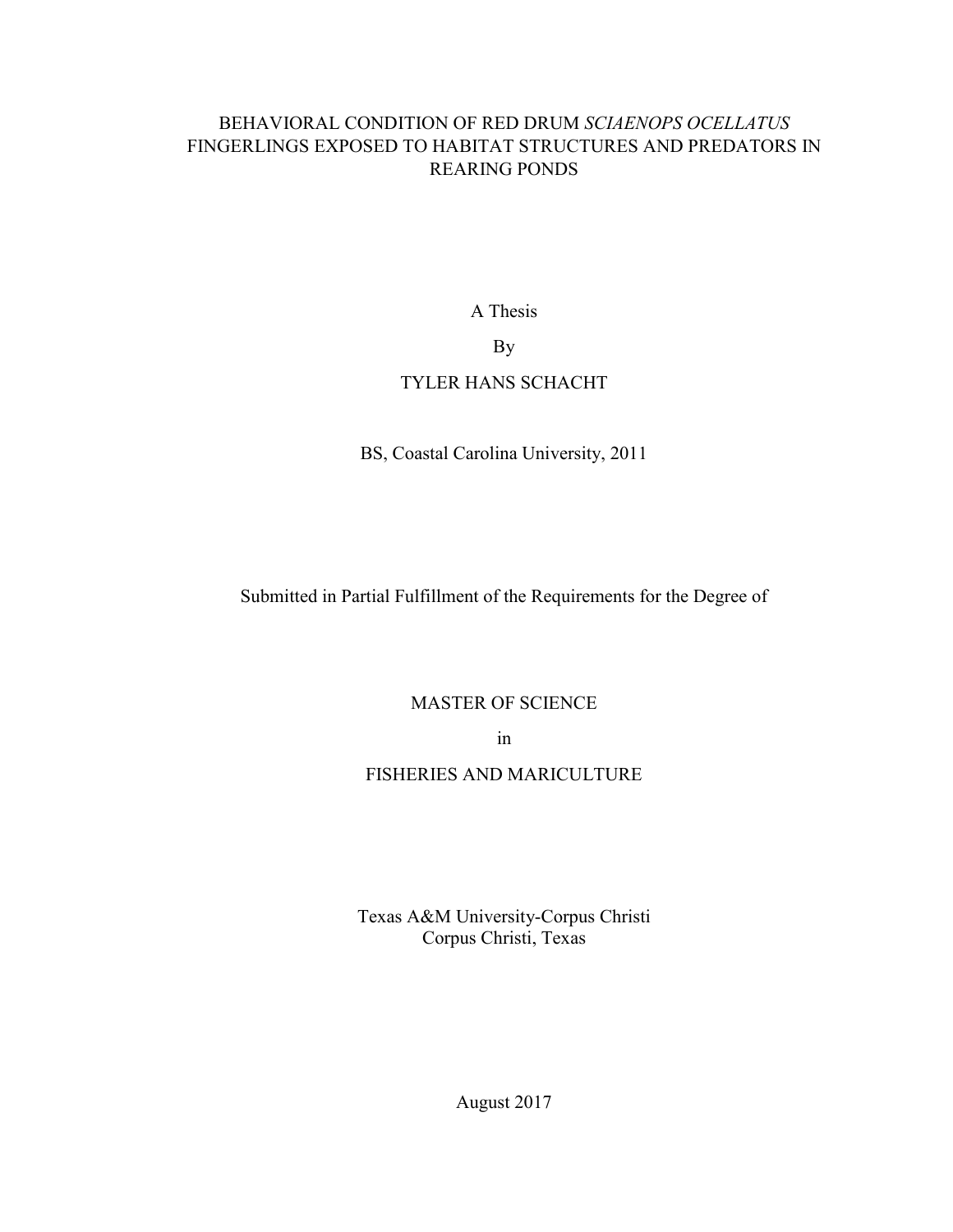© Tyler Hans Schacht All Rights Reserved August 2017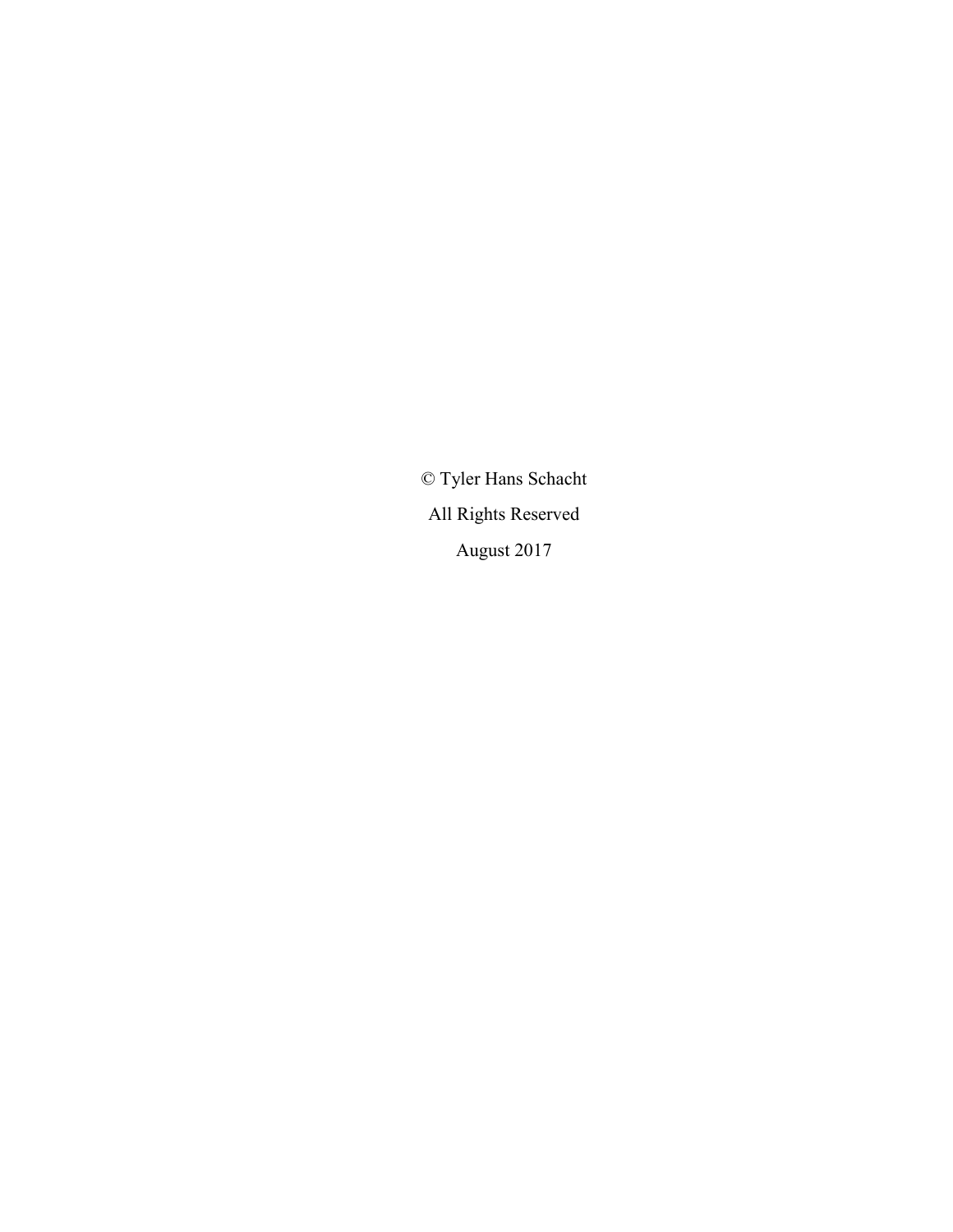# BEHAVIORAL CONDITION OF RED DRUM *SCIAENOPS OCELLATUS* FINGERLINGS EXPOSED TO HABITAT STRUCTURES AND PREDATORS IN REARING PONDS

A Thesis

By

# TYLER HANS SCHACHT

This thesis meets the standards for scope and quality of Texas A&M-Corpus Christi and is hereby approved.

Kim Withers, Ph.D. Co-Chair

Robert R. Vega, Ph.D. Co-Chair

John Scarpa, Ph.D. Committee Member

Charles Proffitt, Ph.D. Chair, Department of Life Sciences

August 2017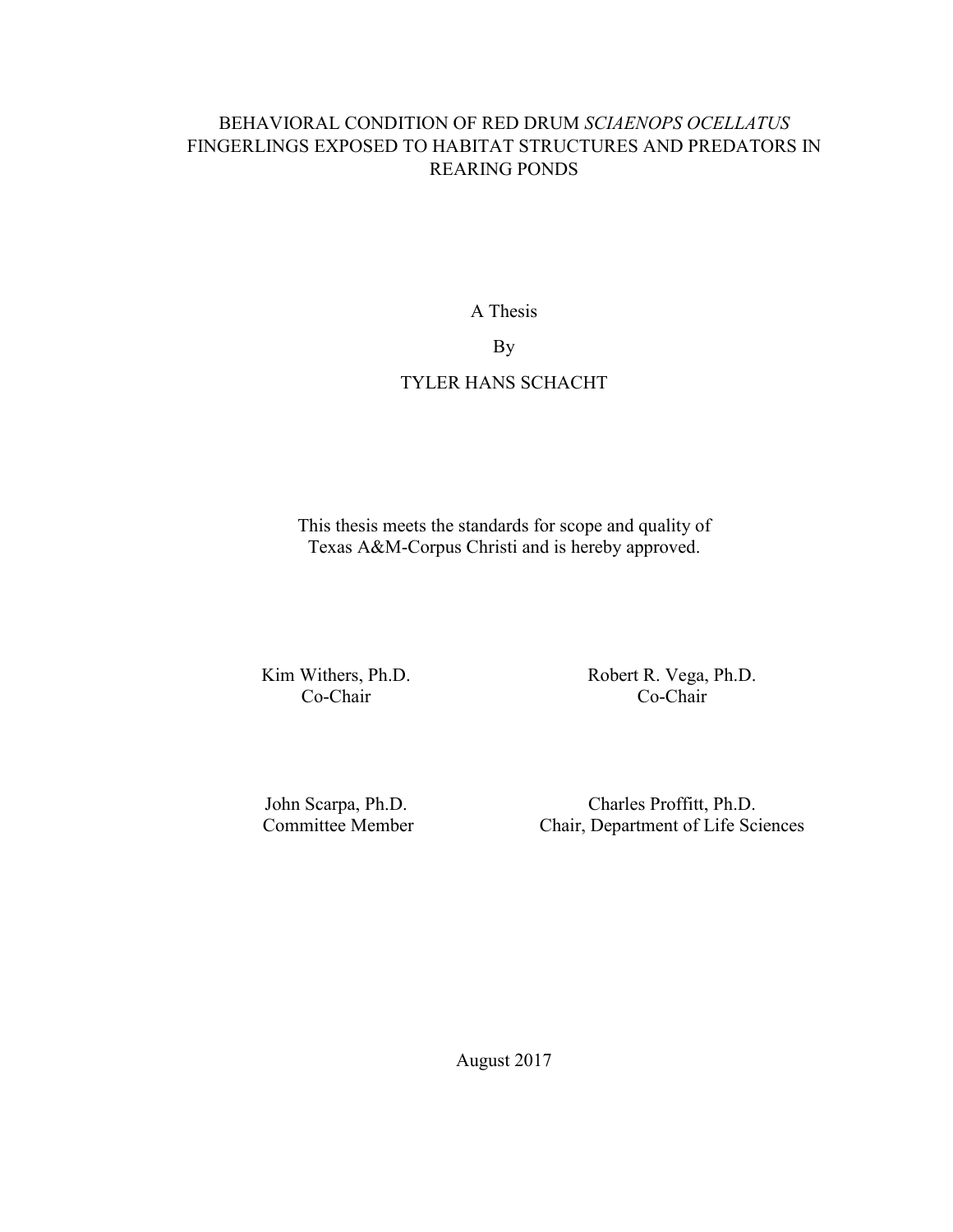#### ABSTRACT

Stock enhancement programs strive to propagate fish similar to their wild counterparts, but hatchery-reared fish are often deficient in their ability to detect and avoid predation. The objective of this study was to determine if the provision of complexly structured habitat would improve post-stocking survival of hatchery-reared red drum, *Sciaenops ocellatus*, when exposed to free-roaming predators. Experiments were conducted in 0.2 ha rearing ponds between July and December 2016 at the Coastal Conservation Association Marine Development Center in Corpus Christi, Texas. Three habitat treatments (non-vegetated [normal rearing], artificial seagrass, and artificial seagrass with predator exclusion cages) were used to assess if habitat complexity influenced growth and condition. Fish growth (TL) was affected by trial (i.e., seasonality;  $P \le 0.0001$ ) but not by treatment ( $P = 0.178$ ). After rearing to the fingerling stage (36 days post-hatch), survival from predation was assessed by exposing red drum to free-roaming predators (pinfish, *Lagodon rhomboides*) in experimental "wild" ponds (0.2 ha) with artificial seagrass for 24 hours. In two trials, fish condition (K) differed significantly among treatments (P<0.0001) and was lower in the artificial seagrass treatment with predator exclusion cages compared to the other treatments. Red drum may have been more active and vigilant ("leaner") when exposed to caged predators, while the fish in the unstructured habitat led a more sedentary life ("fat"). Overall, when exposed to freeroaming predators in a "wild simulation" fish reared in ponds with the addition of structured, complex habitat survived better. The results of this study suggest that the provision of complexly structured habitat improved behavioral mechanisms (i.e.,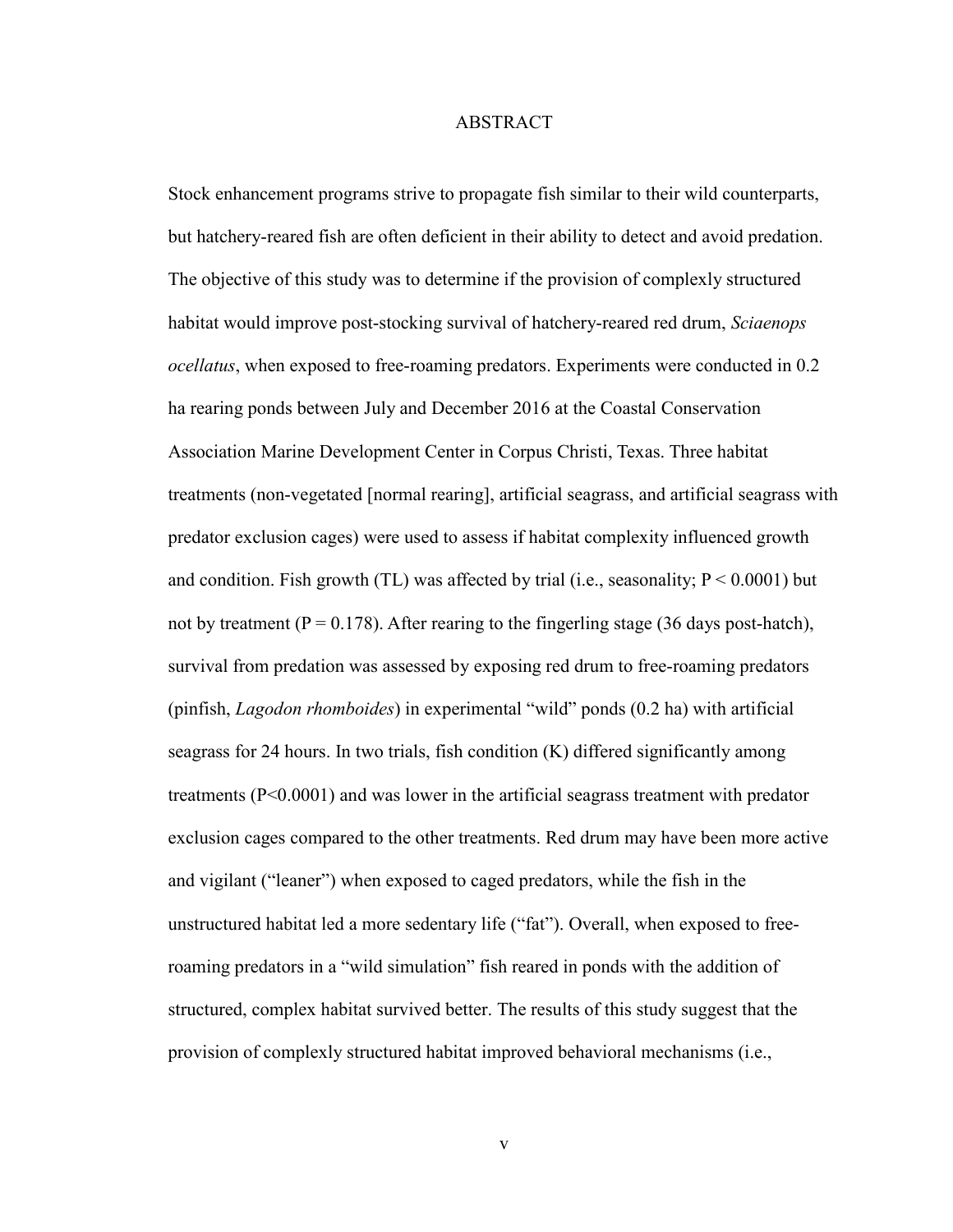foraging, predator-avoidance) that may increase post-release survival of hatchery-reared red drum.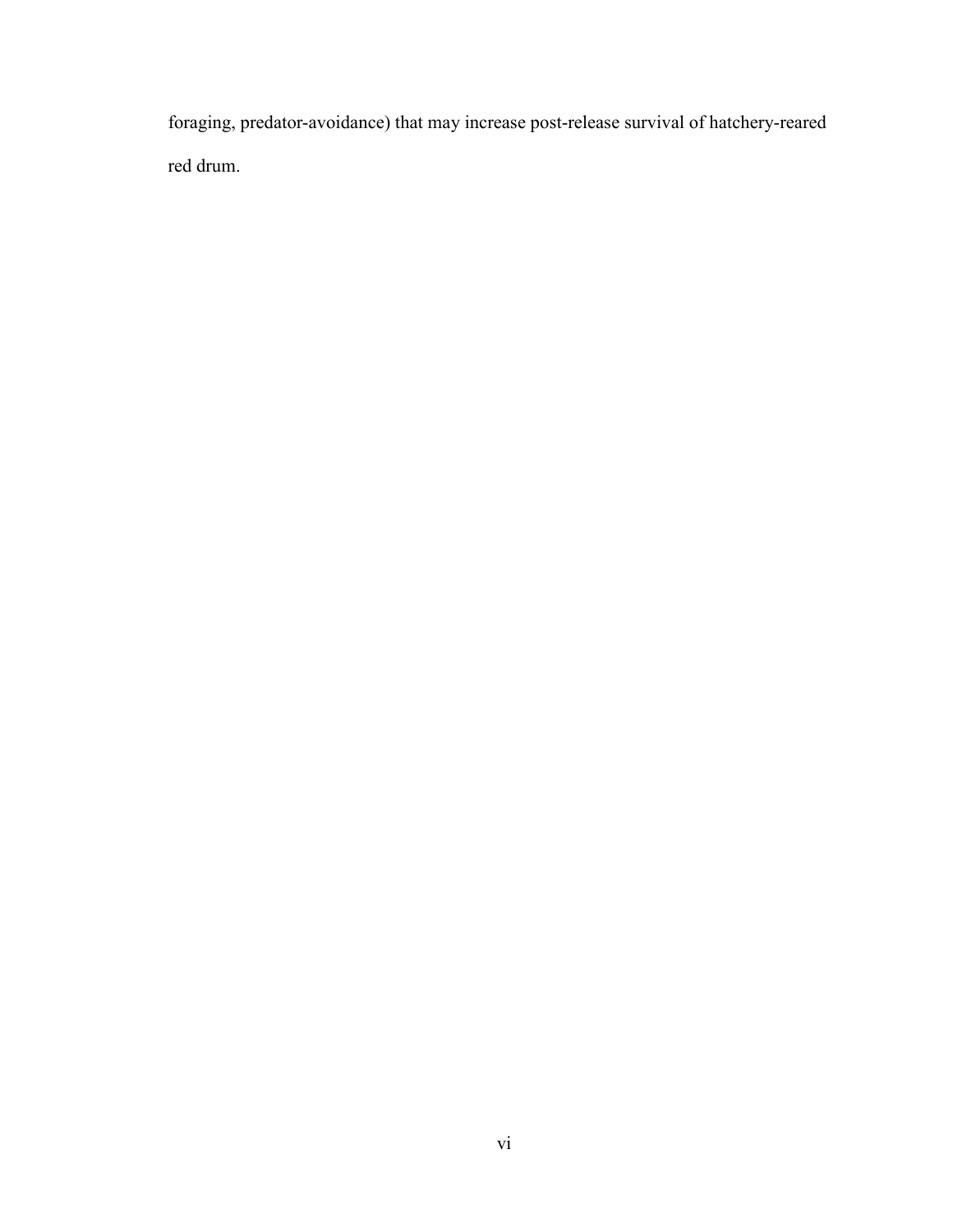### ACKNOWLEDGEMENTS

I would like to thank the Texas Parks and Wildlife Department for funding my project. I would like to thank my committee members for their expertise in the fields of aquaculture and coastal ecology to organize my research. I would like to thank all hatchery personnel at the Marine Development Center who put time into my project. I especially would like to thank all the individuals who assisted in creating the artificial seagrass, for without it, this project would not have been successfully executed. Lastly, I would like to thank Jason Selwyn for the statistical analysis of the results.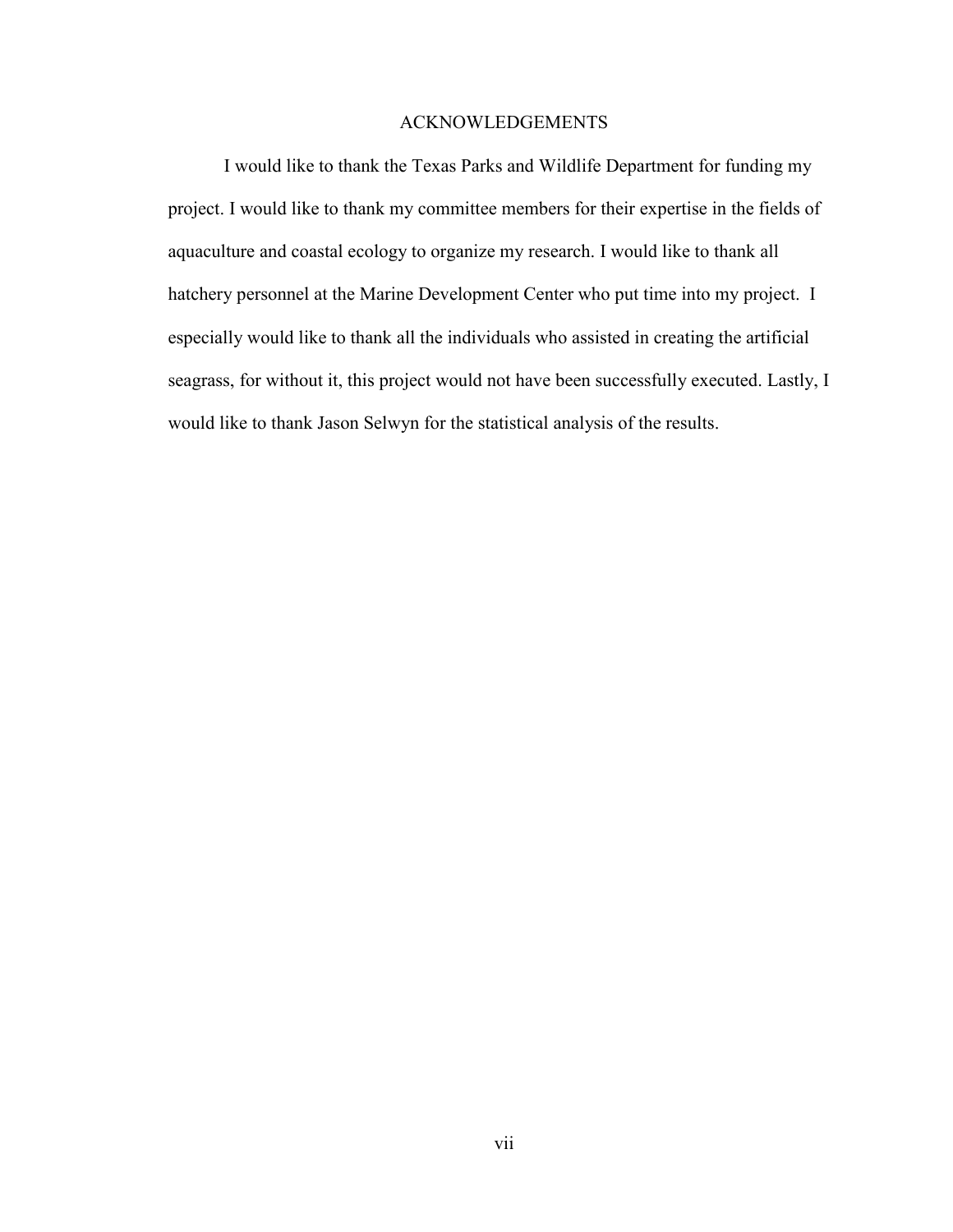| <b>CONTENTS</b> | PAGE |
|-----------------|------|
|                 |      |
|                 |      |
|                 |      |
|                 |      |
|                 |      |
|                 |      |
|                 |      |
|                 |      |
|                 |      |
|                 |      |
|                 |      |
|                 |      |
|                 |      |
|                 |      |
|                 |      |
|                 |      |
|                 |      |
|                 |      |
|                 |      |
|                 |      |
|                 |      |

# TABLE OF CONTENTS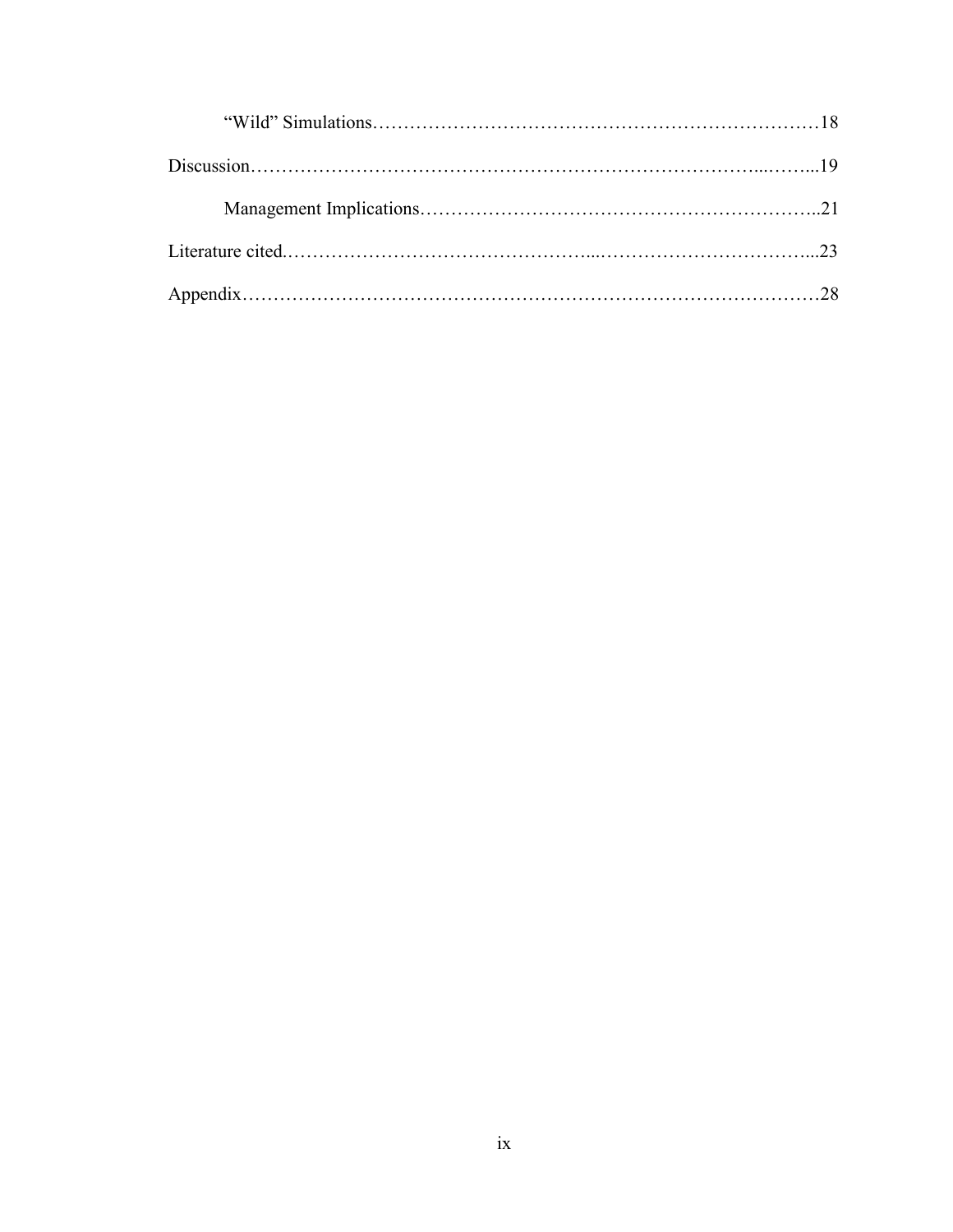# LIST OF FIGURES

| <b>FIGURES</b> | PAGE |
|----------------|------|
|                |      |
|                |      |
|                |      |
|                |      |
|                |      |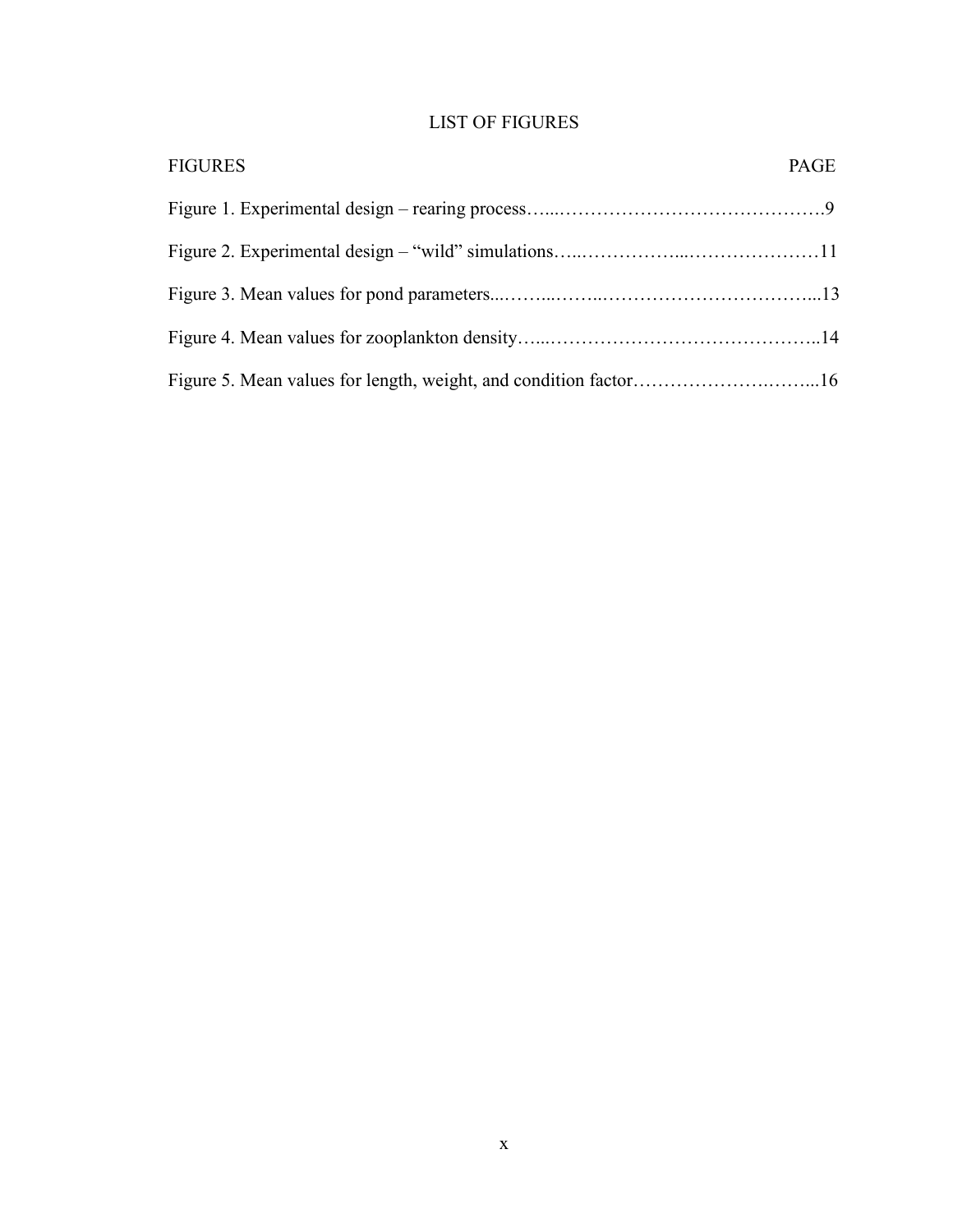# LIST OF TABLES

| <b>TABLES</b><br>PAGE                                                                      |  |
|--------------------------------------------------------------------------------------------|--|
| Table 1. Number of fish initially stocked at the beginning of each trial, number of fish   |  |
| harvested at the end of each trial and percent return from each rearing pond14             |  |
|                                                                                            |  |
| Table 3. The initial weight of 5000 fish at harvest going into the "wild" simulations with |  |
| condition factor at day 36. Final weight of remaining fish after exposure period with      |  |
|                                                                                            |  |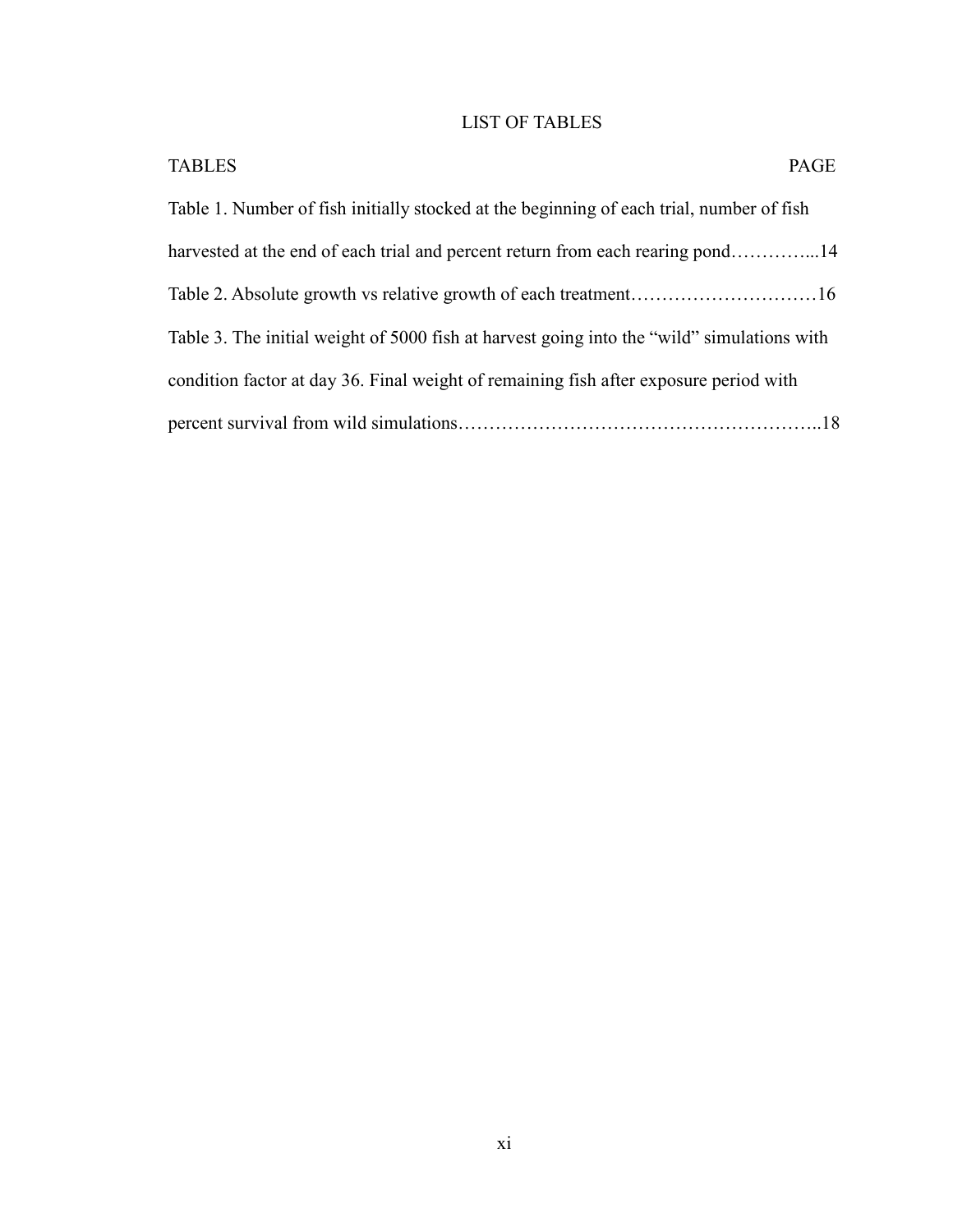#### **Introduction**

Recreational fishing is both a favorite pastime for millions of Americans, and a high-value business in the United States. A 2011 economic impact assessment indicates that angler expenditures contributed an estimated \$56 billion to the economy including \$29 billion to gross domestic product and \$18 billion in income impacts supporting 364,000 jobs across the United States (DOI 2014a). The 751,000 anglers in the Texas saltwater recreation fishery (DOI 2014b) spent \$1.4 billion in angler expenditures during 2011 (Lovell et al. 2013), generating an estimated \$3.76 billion in total economic output (Southwick Associates 2013). Saltwater recreational fishing in Texas added 13,000 jobs, generated \$1.6 billion in sales, and added \$958 million to the state's gross domestic product, and \$586 million in personal income (Lovell et al. 2013). The three major targeted species, red drum (*Sciaenops ocellatus*), spotted seatrout (*Cynoscion nebulosus*), and southern flounder (*Paralichthys lethostigma*) are extremely important to the total economic output of the local resource-based economies of Texas coastal communities. In 2011, almost two-thirds of more than 8.1 million saltwater fishing days by residents and non-residents were spent targeting these three species (DOI 2014b).

 In the 1970s, the size of red drum populations in Texas bays plummeted due to overfishing and habitat degradation (McEachron et al. 1998). To address the decline in red drum populations, state fisheries managers developed strategies that included initiating a long-term independent fisheries monitoring program, banning commercial gillnetting, recreational fishing regulation changes, and constructing a marine fish hatchery for the purposes of stock enhancement (McEachron et al. 1998). The objective of the stock enhancement program was to release hatchery-reared red drum juveniles to supplement natural stocks (Matlock et al. 1986, Rutledge and Matlock 1986, Matlock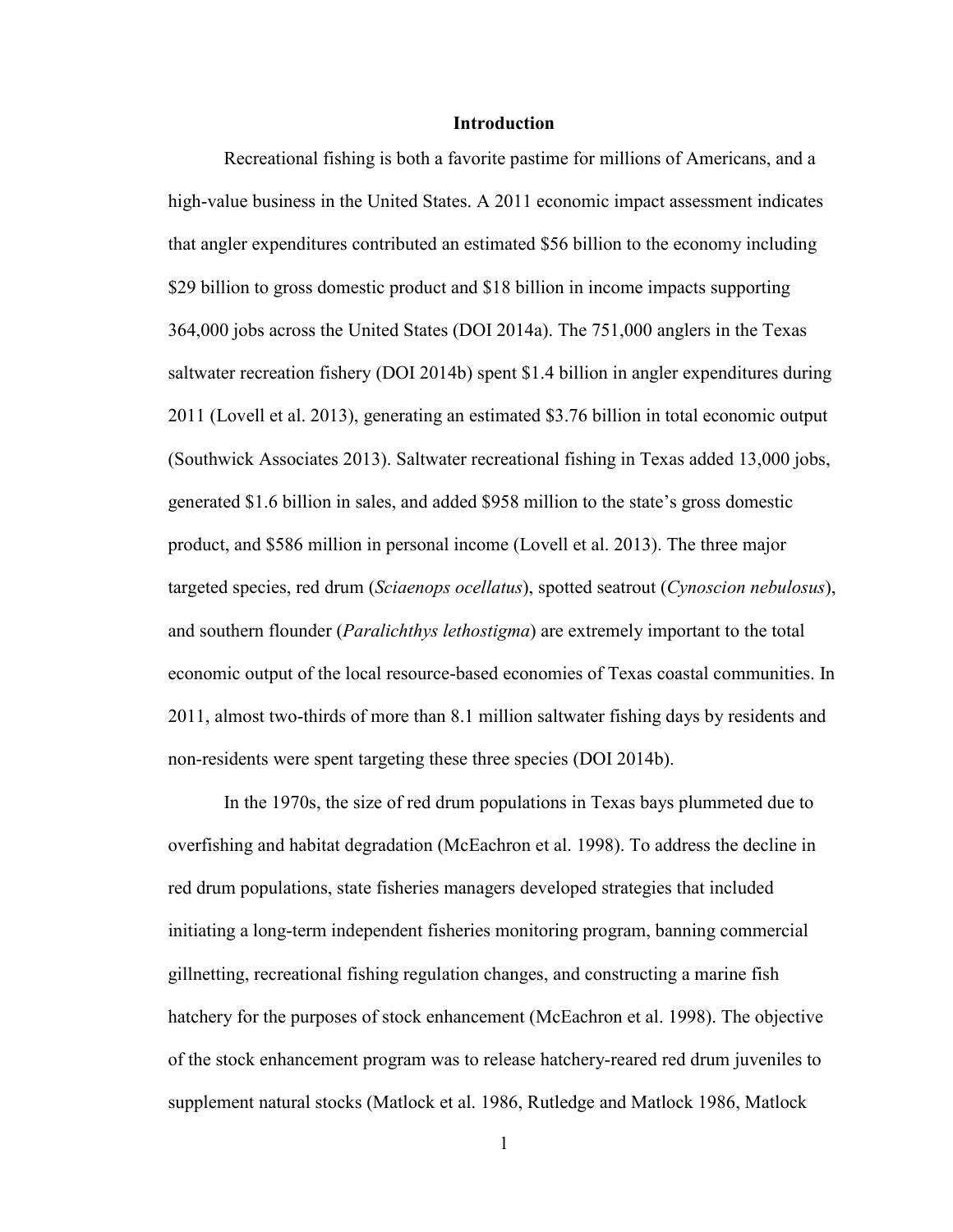1990, McEachron et al. 1995, McEachron et al. 1998). The Texas Parks and Wildlife Department has produced more than 680 million red drum fingerlings, releasing 15-20 million red drum fingerlings annually into nine Texas bays and estuaries (Vega et al. 2011). Combined with traditional management tools, stock enhancement has proven to be a powerful combination in managing Texas' red drum fishery.

Wild stocks of red drum have rebounded to near-record highs in Texas bays (Vega et al. 2011). However, even though stock enhancement is a valuable tool for managing depleted populations (Secor and Houde 1998), the culturing of hatchery-reared fishes in open, unstructured ponds may cause the fish to be at a disadvantage upon release into the wild (Grimes 1998). Behavioral mechanisms may be compromised during the hatchery-rearing process or survival rates of hatchery fishes in the wild may be negatively impacted or both (Beck and Rooker 2012). The goal of the present study was to investigate whether the rearing process compromises behavioral mechanisms and if behavioral conditioning can be improved using complex habitats.

### *Early Life Stage Discrepancies*

 Enhancement programs strive to propagate hatchery-reared fingerlings that are very similar to their wild counterparts (Leber 2002). However, some differences between hatchery-reared fish and those from the wild have been reported (Stunz and Minello 2001). During the past few decades, stocking programs around the world have made concerted efforts to take a "responsible approach" to the science of stock enhancement (Leber 2002). To maximize utility of stock enhancement as a fisheries management tool, it is very important to be aware of differences between cultured and wild fishes to lessen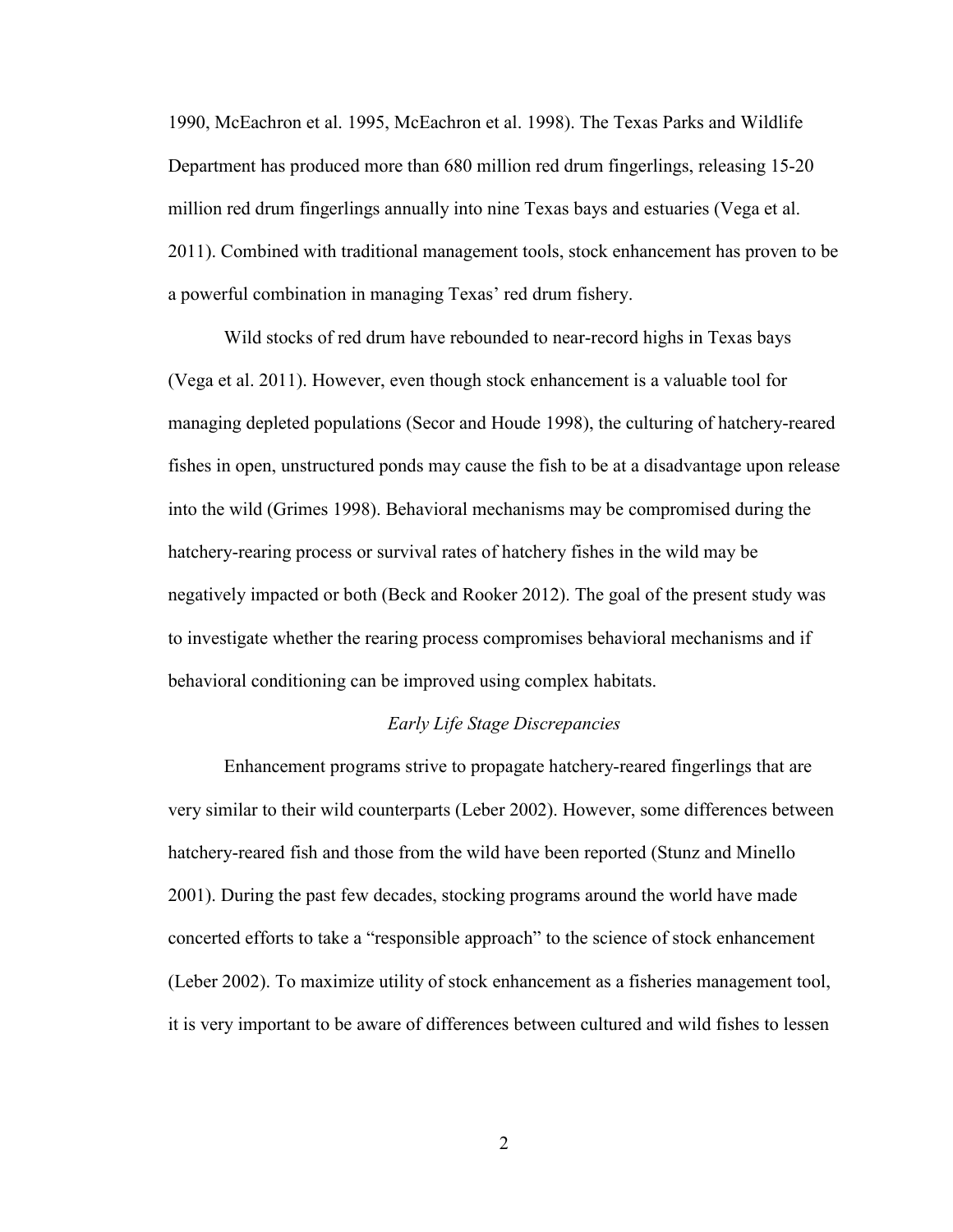any potential negative impacts that stocking hatchery-reared fishes may have to natural stocks.

 During early life stages, most marine fishes typically experience a great deal (>99%) of predation-related mortality (Houde 1987, 2002). Predation is a strong and pervasive ecological force, thus various antipredator defenses mechanisms have evolved in the early life stages of marine fishes (Beck and Rooker 2012). When a predator threat arises, many of these defenses are behavioral in nature, including the ability to freeze (Brown and Smith 1998), burrow (Howell and Baynes 1993), school (Pitcher and Parrish 1993) or use habitat refuge (Sogard and Olla 1993). Fish react to predatory threats based upon visual, chemical, and mechanosensory cues with antipredator responses often learned or modified with experience (Magurran, 1990; Magurran and Seghers 1990). The ability for fish to "learn" to respond to predatory threats is of particular interest to hatchery managers because hatchery-reared fishes are often deficient in their ability to detect and avoid predation (Olla et al. 1998). In the case of hatchery-reared red drum, it can be argued that predation awareness deficits may be caused by a lack of habitat complexity and predatory stimuli in the hatchery rearing environment.

 The ability for juvenile fish to evade predation is often related to the complexity of available habitat during their early life stages (Heck et al. 1997). In the wild, red drum spawn in coastal waters near passes and inlets where currents carry eggs into structural habitats such as seagrass meadows (Holt et al. 1983), oyster reefs, and marsh. Structural complexity can affect foraging, effectiveness, and selectivity of predators (Heck and Thoman 1981; Eggleston et al. 1998). There is evidence that structural habitat complexity may also support an increase in the growth rate of fishes (Heck and Thoman 1981),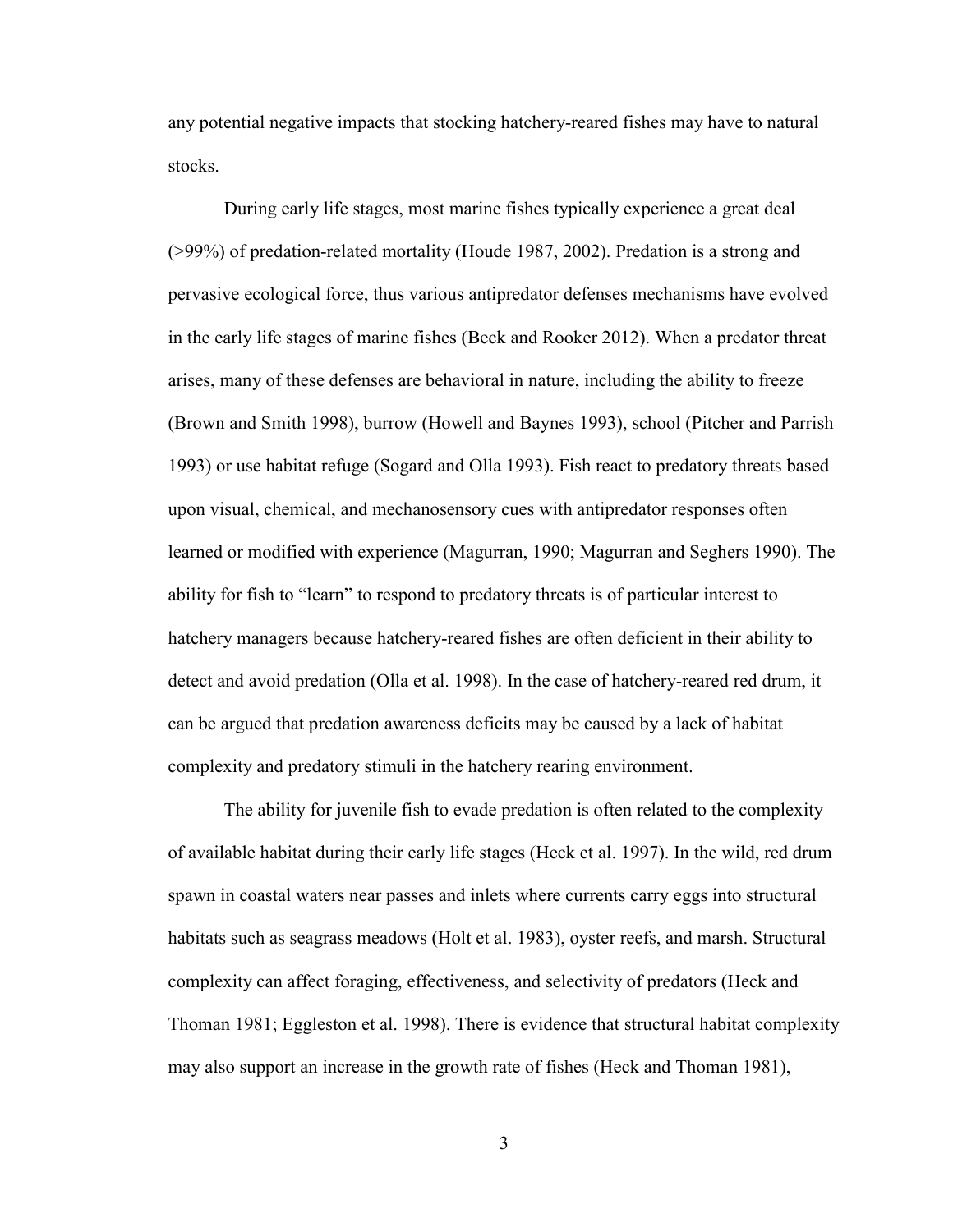resulting in reduced mortality due to size-selective predation (Sogard 1997). Many experiments have been conducted in laboratory settings to compare hatchery-reared fingerlings to their wild counterparts. Olla and Davis (1989) examined predator avoidance between hatchery-reared coho salmon (*Oncorhynchus kisutch*) and wild coho salmon. Wild coho salmon consistently survived in greater numbers as compared to hatchery-reared fish when introduced to predators. Other studies have shown that wild Atlantic salmon (*Salmo salar*) fingerlings had greater anaerobic capacity and swimming abilities than their cultured counterparts (McDonald et al. 1998).

Studies have suggested that hatchery-reared red drum may have inferior foraging and antipredator avoidance behaviors that could result in high mortality rates upon their release into the wild. Smith and Fuiman (2004) compared behavioral performance between reared and wild larval red drum and determined that wild red drum had a greater swimming skills when subjected to startle responses. Beck and Rooker (2008) obtained 18-day post-hatch red drum fingerlings (10–12 mm SL) from a nonvegetated pond and reared them with and without smooth cordgrass (*Spartina alterniflora*), to quantify prey capture and antipredator performances. The results indicated that performance varied substantially among individuals, but ontogeny appeared to have a direct effect on the development of key survival skills with fish reared with cordgrass. Beck and Rooker (2012) compared red drum fingerlings that were reared with and without predators. They found that red drum fingerlings exposed to predatory pinfish (*Lagodon rhomboides*), had a 300% greater reaction distance and 20–30% greater response distance versus fish reared without a predator. Stunz and Minello (2001) examined habitat-specific mortality of red drum using an experimental mesocosm approach by adding habitat structure to 125 L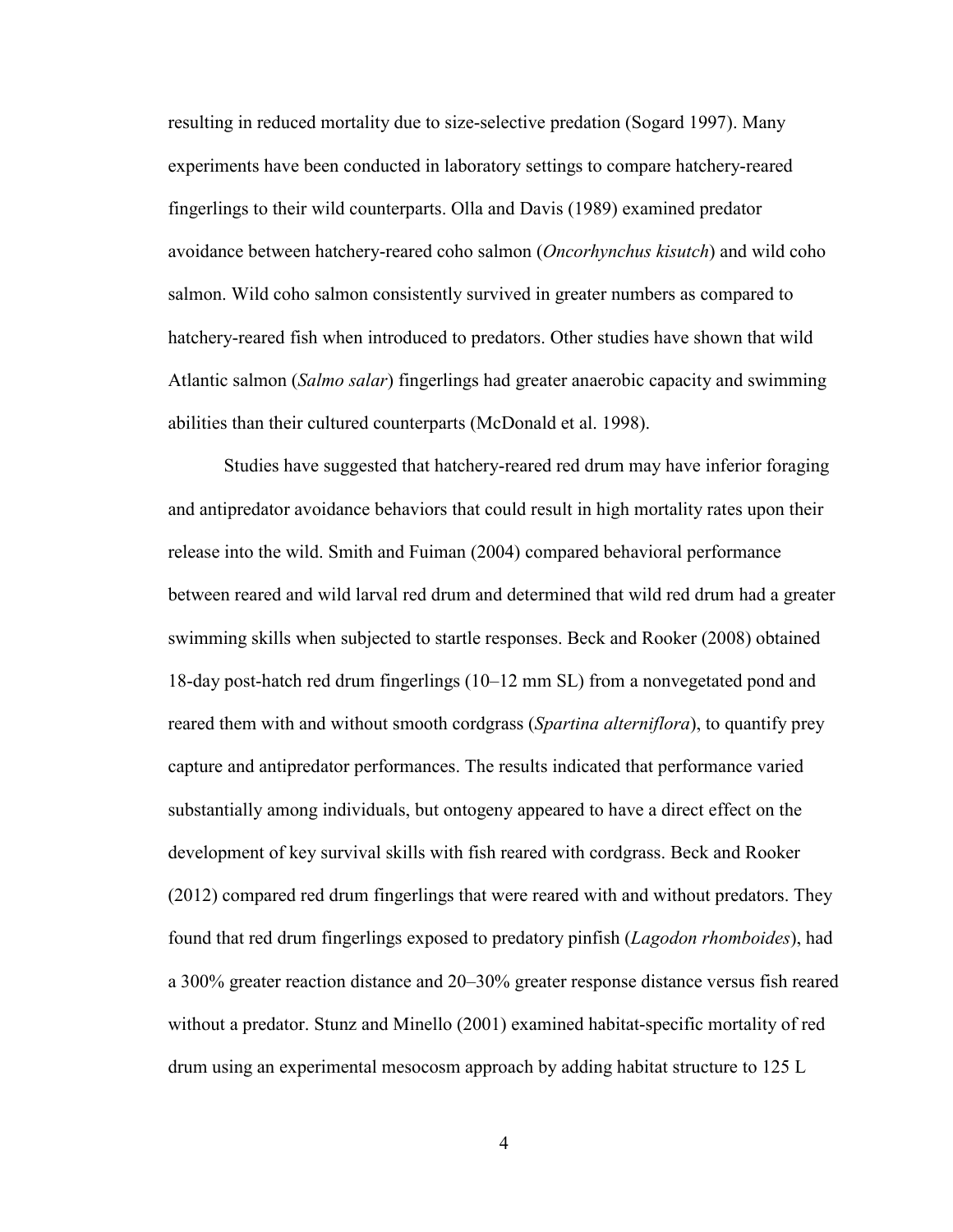plastic tanks. Thirty-day post-hatch hatchery-reared red drum (target size 25–30 mm) and similarly sized wild-caught red drum were added to tanks containing various habitat structure. After a two-hour acclimation period, red drum were exposed to predators for six hours. Their study revealed that hatchery-reared red drum suffered higher overall mortality (mean of 4.8 eaten/mesocosm) than wild-caught fish (mean of 4.0 eaten/mesocosm). They suggested that hatchery-reared red drum survival rates may be improved through habitat-related behavior modification.

#### *Objectives*

 There have been few studies conducted to examine the behavioral performance and habitat-related predation of hatchery-reared red drum. The issue is that hatchery-reared fingerlings spend the early life stages (first 30 days) in an artificial environment. These individuals have no exposure to habitat structure and predators compared to their wild counterparts. Behavioral conditioning, for example, through exposure to habitat structure (habitat effect), at an early larval stage (3–30 days post-hatch [dph]), may reduce predationrelated mortality. The objective of the present study was to compare red drum reared using hatchery standard operation procedures in unstructured outdoor ponds (normal rearing environment) to red drum reared in ponds with structured habitats and structured habitats with predator exclusion cages (experimental treatments). The study tested the effects of habitat and predator exposure on survival of hatchery-reared red drum. The two main objectives were:

(1) To compare growth and condition of hatchery-reared red drum fingerlings in a non-structured habitat, a complexly structured habitat, and a complex habitat with caged predators; and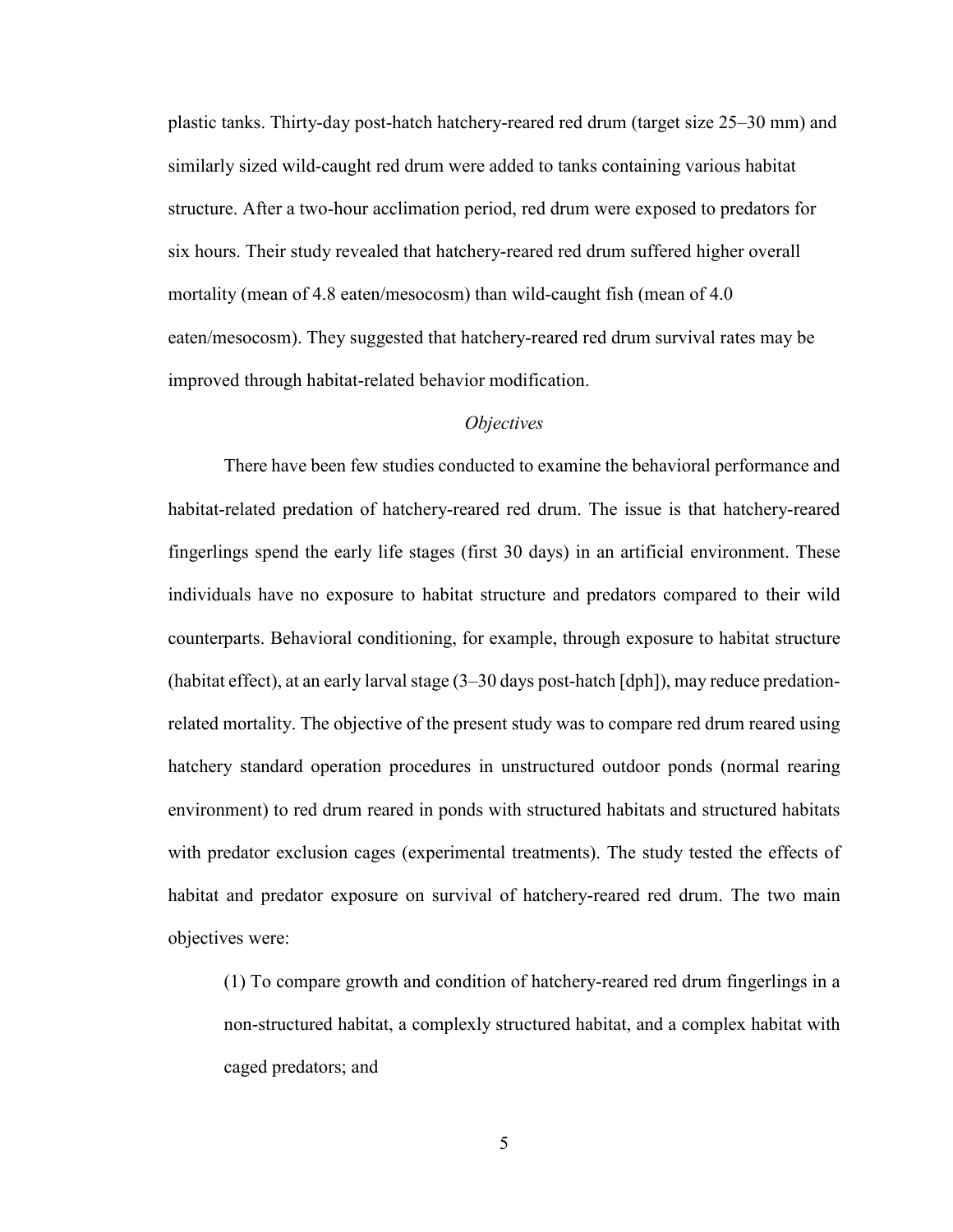(2) To compare survival of red drum fingerlings reared in the three different habitats after short-term exposure (24-hour exposure period) to free-roaming predators in an experimental "wild" setting.

### **Materials and Methods**

#### *Study Site and Source of Red Drum Larvae*

 The study was conducted at the Coastal Conservation Association Marine Development Center (MDC) located in Corpus Christi, Texas. Red drum broodfish were held in 13,000 L tanks and subjected to a 150-day photoperiod/temperature regime to induce spawning (McCarty 1990). Once spawning occurred, eggs were collected and transferred to 945 L incubation tanks to hatch. After three days in the incubation tanks, first feeding larvae were transported to three, 0.2 ha ponds and stocked at approximately 292,000 larvae/pond. Outdoor rearing ponds were filled with filtered (500  $\mu$ m) salt water from the upper Laguna Madre and a combination of chemical inorganic and organic fertilizers were added to promote a rapid zooplankton bloom, a primary food source for larval red drum (Vega et al. 2011). After larvae reached the desired size during the growout period ( $\sim$  day 10) fish were fed a commercial fry feed (Rangen #0 and #1).

#### *Construction of Seagrass Mats*

 Seagrass mats were constructed to mimic natural shoalgrass (*Halodule wrightii*), the dominant seagrass species found in those Texas bays with seagrass coverage (Short et al. 2010). In local waters (i.e., upper Laguna Madre) stocked by the MDC, shoalgrass averages  $3347 \pm 555$  shoots/m<sup>2</sup> (Gutierrez et al. 2010). However, it was impractical to replicate that density of shoots, therefore, mats were constructed to mimic shoalgrass densities at the lower end of the ranges recorded in both upper Laguna Madre and nearby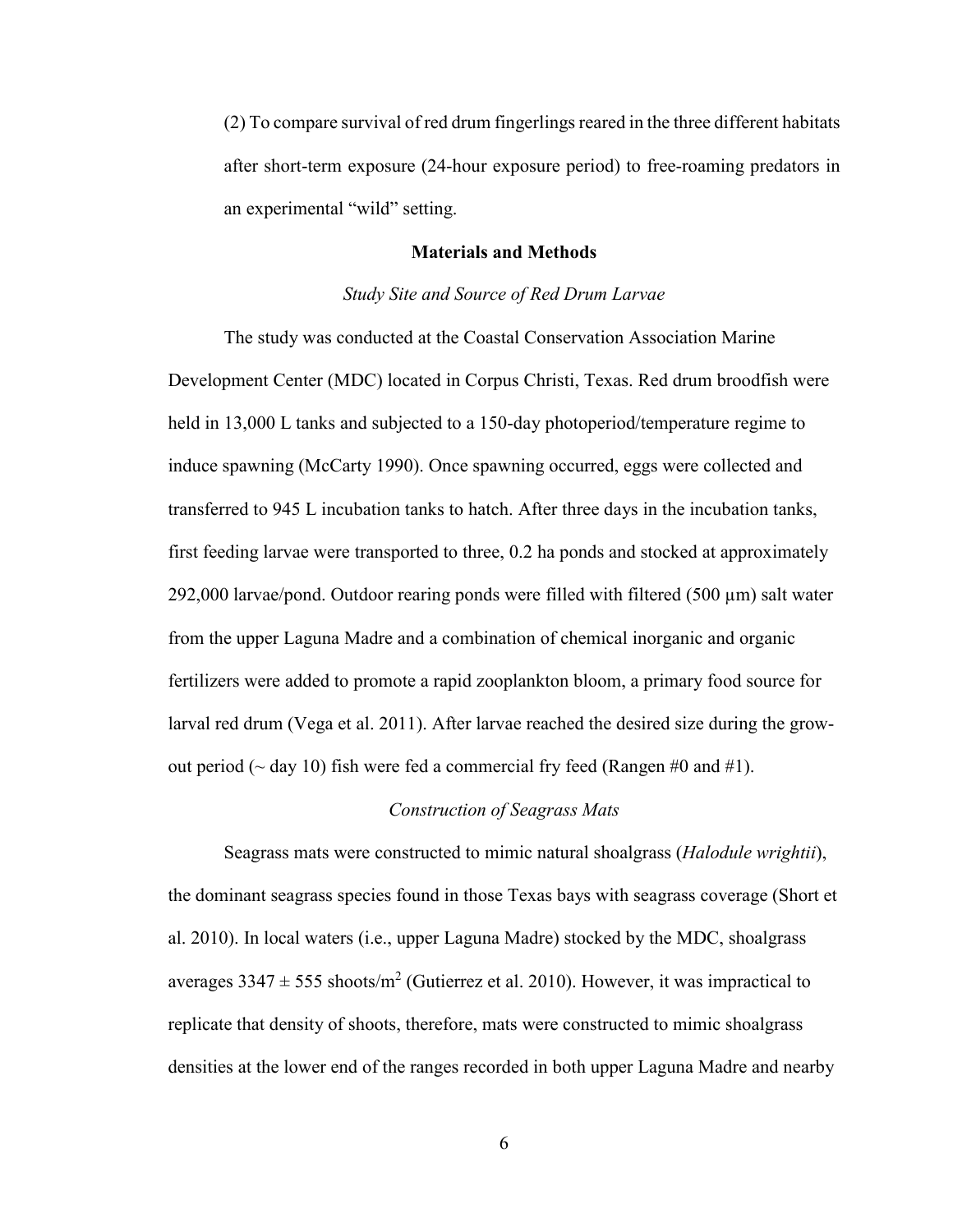Corpus Christi Bay. Mats were constructed of recycled black plastic pond liner with green polypropylene ribbons (5 mm wide) glued on at an average density of  $\sim$ 1000–1200 shoots/ $m^2$ . The blade ribbons averaged  $\sim$ 20 cm in length, the average length found in Texas bays (Short et al., 2010). For ease of construction, recycled pond liner was cut into 1.3 m x 4.8 m sections. Starting at one end, a glue line was put down and precut polypropylene ribbons were laid followed by an additional glue line on top to "lock-in" the blades. One side was bent over to begin a new line. This was repeated until the section was covered. Sixteen sections were produced for a single pond  $(100 \text{ m}^2)$ . In each trial (including the 24-hour free-roaming predator exposure), five of six ponds utilized artificial seagrass, totaling 500  $m^2$  in each trial. After each trial, artificial seagrass was reused in the next trial.

### *Predator Collection*

Pinfish are a primary predator of red drum fingerlings (Fuiman 1994; Rooker et al. 1998) and were used in the study. Due to spatial and temporal variation combined with hydrological influences and habitat availability, pinfish density can vary among habitats throughout the Gulf of Mexico (Chacin 2014). To attempt to accurately simulate densities in the wild during the predator exposure periods, pinfish were stocked at densities found in natural seagrass habitats. Chacin (2014) reported pinfish densities ranging from 8 fish/100 m<sup>2</sup> to 74 fish/100 m<sup>2</sup> in seagrass beds. The average density for this study was 40 pinfish/100  $m^2$  within seagrass habitats. To utilize 40 pinfish/pond required 120 pinfish/trial (40 pinfish/pond x 3 wild simulated ponds), a number that was attainable and manageable. Most pinfish were collected by cast netting from estuarine areas near the MDC.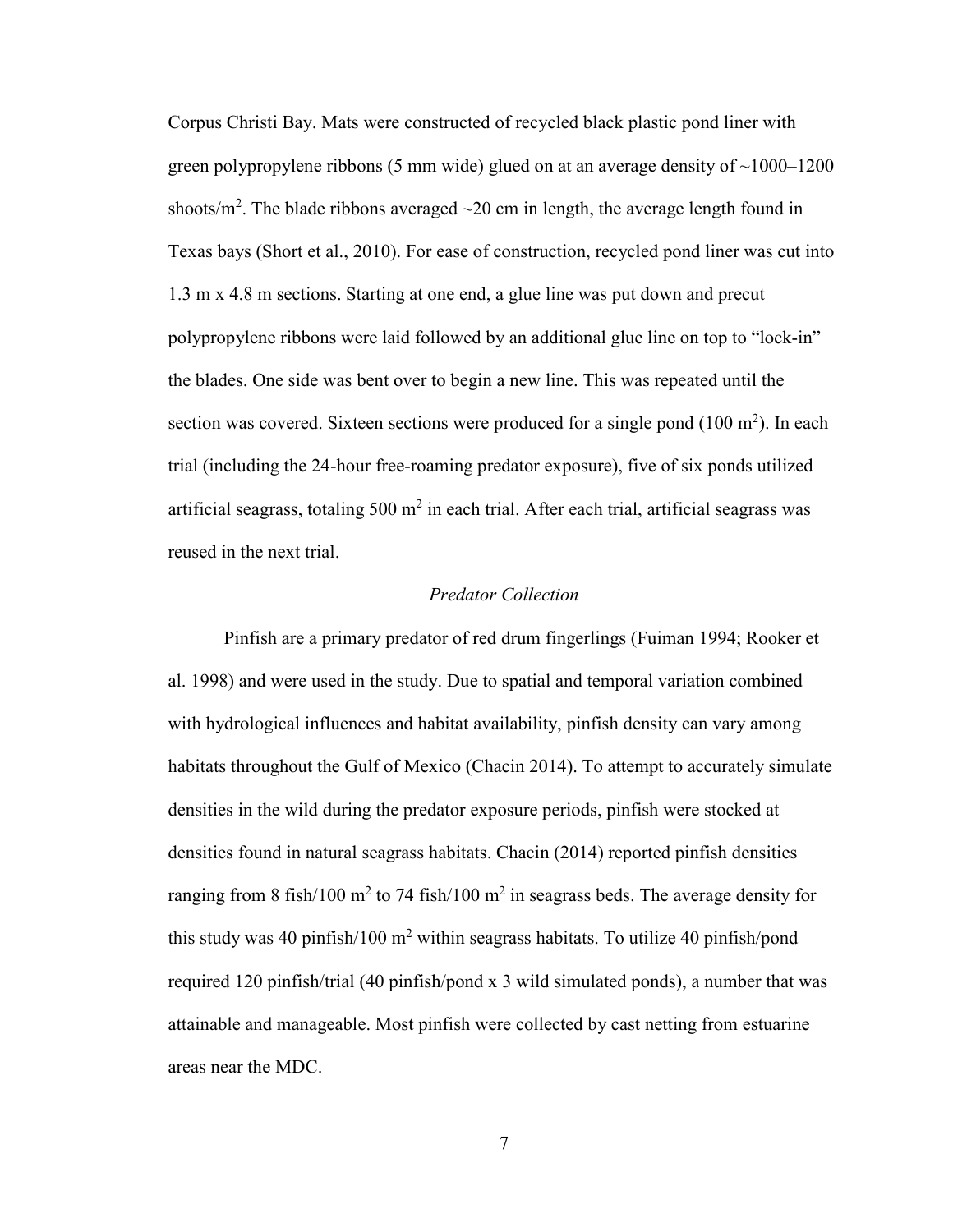### *Experimental Design – Rearing Process*

 To test the effect of habitat and predator exposure on hatchery-reared red drum, three 0.2 ha ponds were used during the rearing process. The Control was a pond with an open, unstructured environment (Fig. 1). The Seagrass Only treatment was a pond that contained 100 m<sup>2</sup> of artificial seagrass mats. The Seagrass+Predator treatment was a pond that contained  $100 \text{ m}^2$  of artificial seagrass mats as well as four predator exclusion cages (PEC) that were purposely positioned in close proximity to seagrass. Ten pinfish were added to each PEC (10.6  $\pm$  1.4 mm TL,  $n = 120$  [40 pinfish/trial]). Predator exclusion cages were provided by the MDC and were constructed of 1-inch diameter PVC to produce a frame, wrapped in plastic mesh with ¼-inch openings in a cylindrical shape. Each end was wrapped with the same plastic mesh with the top end providing a small hatch opening to allow for feeding and to prevent waterfowl from entering. Predator exclusion cages (0.9 m diameter x 0.9 m height, total volume =  $0.57 \text{ m}^3$  [570 L], bottom area =  $0.64$  m<sup>2</sup>) were positioned between the paddlewheel and seagrass mats (Fig. 1C). Predator exclusion cages were placed closer in proximity to the seagrass mats than the paddlewheel. To be consistent, PECs were placed in the same position during each trial.

The study was replicated three times between midsummer (July) through early winter (December) of 2016. Trials were run consecutively, with each trial lasting 37 days. At the start of each trial, three-day post-hatch red drum larvae were stocked into treatment ponds at an average density of 292,000 larvae.

### *Sample Preparation*

After stocking, sampling of fish occurred every three days throughout the rearing process (i.e., 6, 9, 12, 15, 18, 21, 24, 27, 30, 33, and 36 dph). During each sampling day,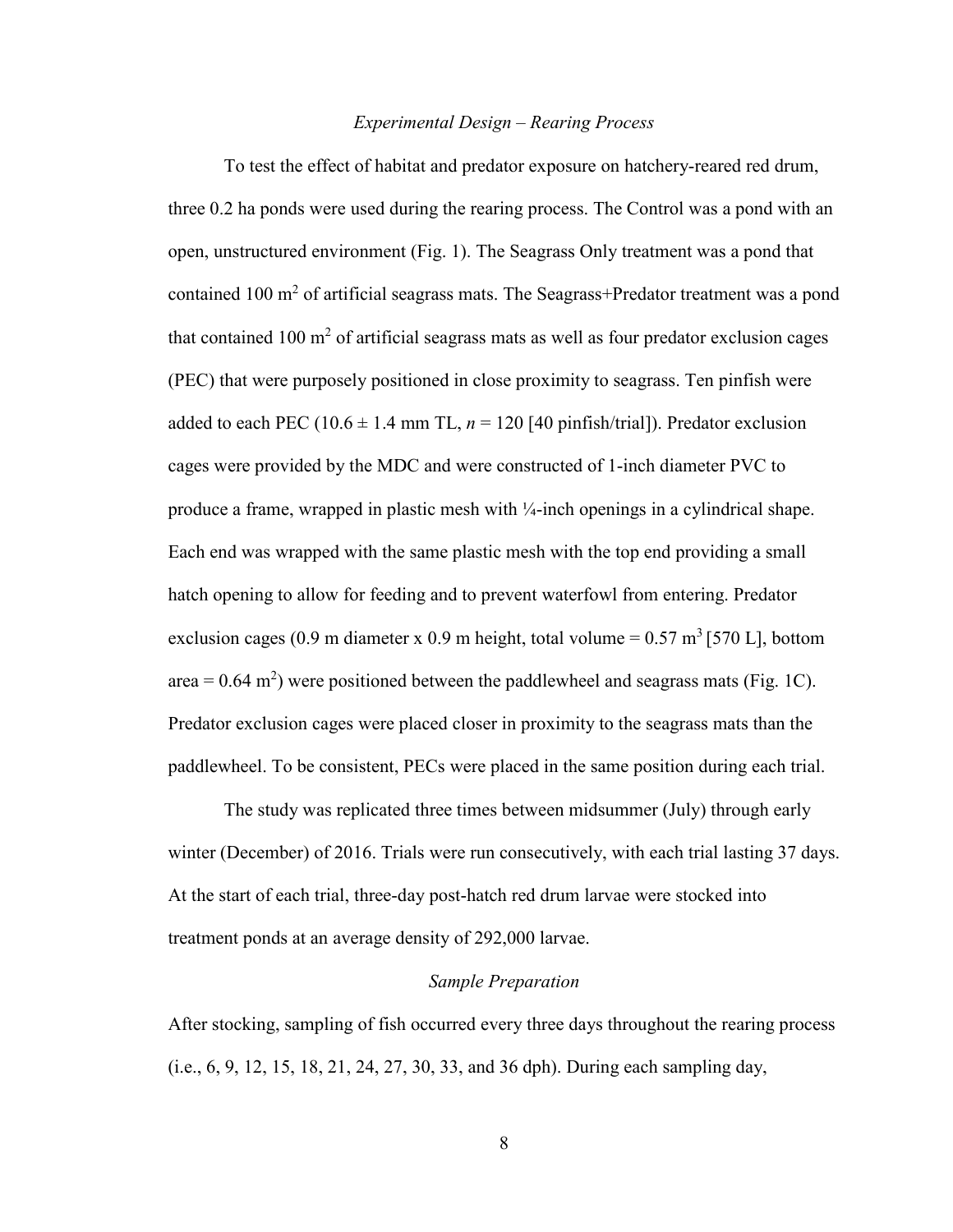

FIGURE 1. *Schematic of the three habitat condition treatments. A) Control – pond with unstructured bottom; B) Seagrass Only treatment – seagrass simulation pond with 16, 1.3 m x 4.8 m sections of artificial seagrass (100 m<sup>2</sup>total); C) Seagrass+Predator treatment – seagrass simulation pond with predator exclusion cages (PECs) with 16, 1.3 m x 4.8 m sections of artificial seagrass (100 m<sup>2</sup>total) and four PECs (circles). Center square represents paddlewheel. Diagrams are not to scale.*

30 fish were collected from each pond. For the first two sampling days (i.e., 6 and 9 dph), fish were collected by pulling an ichthyoplankton net (368 µm) diagonally across each pond. For the rest of the trial, fish were collected in and around the Kansas pond kettles (basin in each pond to harvest fish) using a stainless-steel dip net (1.5 mm). Water quality parameters (dissolved oxygen, salinity, temperature, and pH) were measured using a handheld YSI Professional Plus series probe (Yellow Springs Instruments, Yellow Springs, Ohio).

 Zooplankton samples were determined by hatchery personnel following their standard operating procedure prior to larvae introduction and throughout the rearing process. Zooplankton samples were collected three times a week (Monday, Wednesday, and Friday) using a Wisconsin-style plankton net  $(63 \text{ µm})$ . Samples were processed to quantify the total zooplankton density (copepods, nauplii, and rotifers) in each pond.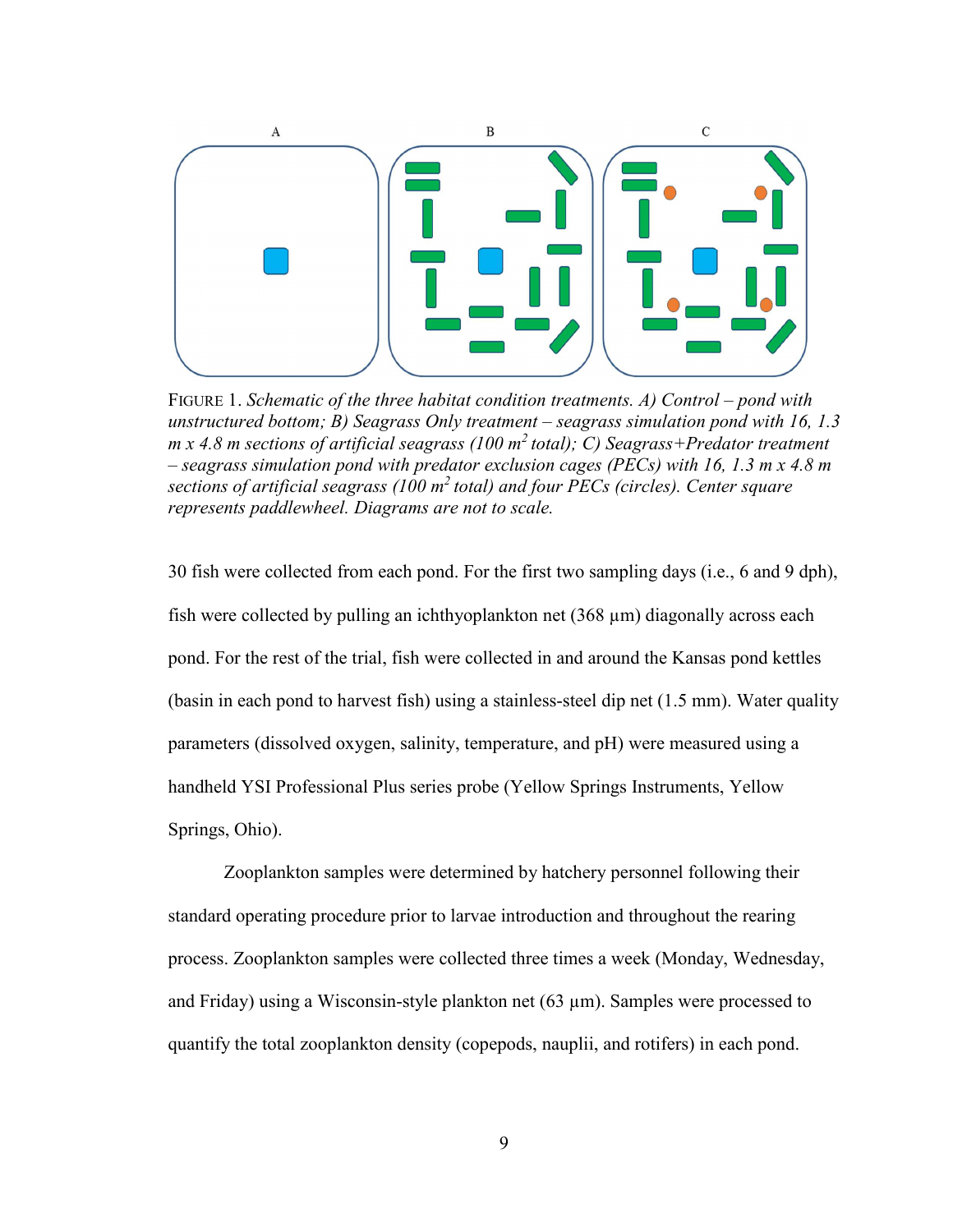At the beginning of each trial, hatchery personnel determined the total number of red drum larvae stocked into each pond. At the end of each trial, hatchery personnel determined the total number of fingerlings harvested from each pond as well as the percent return.

## *Growth Indices*

 Growth indices were calculated using total length (mm) and weight (g) measurements, that were recorded for fish collected during each sampling event. Condition factors was calculated using the formula  $K = (W/TL^3)100$ , where  $K =$  the condition factor,  $W =$  weight in grams, and  $TL =$  total length in millimeters (Wakeman) and Ramsey 1985). Absolute growth of fish over time was calculated using the formula G  $= (L_F - L_I)/T$ , where G = growth rate, L<sub>f</sub> = final length, L<sub>I</sub> = initial length, and T = days (Ricker 1979). Specific growth rate (SGR) was calculated using the formula  $SGR =$ 100%  $(lnW_2 - lnW_1)/(t_2 - t_1)$ , where SGR = specific growth rate (rate/d), and  $W_1$  and  $W_2$ represent the initial and final weights at time  $t_1$  and  $t_2$ , respectively (Ricker 1979).

## *Experimental Design – Wild Simulations*

 To evaluate survivorship of released hatchery-reared fingerlings, another set of three 0.2 ha ponds were used (Fig. 2). These ponds mimicked a "wild" simulation containing  $100 \text{ m}^2$  of artificial seagrass in each pond and including free-roaming predators (pinfish). At 36 dph, rearing ponds were drained and all red drum fingerlings were harvested. Five thousand red drum fingerlings from each pond were collected (initial weight before entry into wild simulation) and transferred to their respective wild simulation pond. Remaining red drum from each pond were placed in a hauling unit and released into the wild per normal TPWD procedures. In the wild simulation experiments,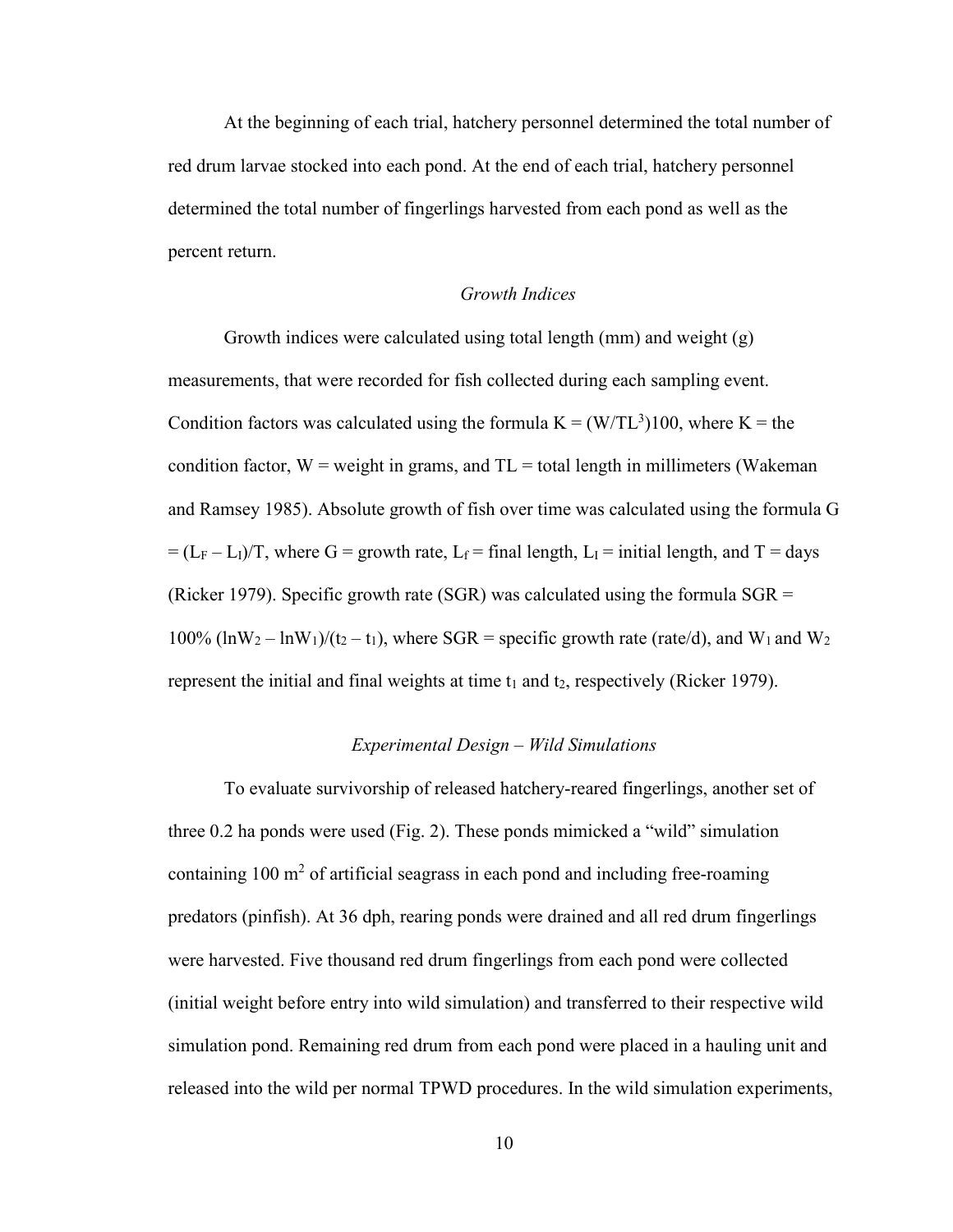

FIGURE 2. *Schematic of wild simulation ponds into which red drum from each habitat conditioning treatment were stocked for 24 hours. Each wild simulation pond contained 16, 1.3 m x 4.8 m sections (100 m<sup>2</sup>total) of artificial seagrass and 40 free-roaming predators. Diagrams are not to scale.* 

free-roaming pinfish (12.4  $\pm$  2.4 cm TL,  $n = 360$  [120 pinfish/trial]) were added to each pond (40 pinfish/pond) four to five days prior to red drum introduction. Once red drum were "stocked" into their respective wild simulation, the 24-hour predator exposure period began. After the 24-hour exposure period, ponds were drained simultaneously. Red drum and pinfish were collected from the harvest kettle by dip net. Remaining red drum were placed into a tared bucket and final wet weights were recorded. The ponds were fully drained and remaining fingerlings found in the kettle were added to the survivor count.

## *Statistical Analyses*

 A multivariate analysis of variance (MANOVA) was used to test for differences in physicochemical parameters and zooplankton densities among treatments and trials. Because there were significant differences in these parameters among trials, each trail was analyzed separately to determine the effects of treatments on red drum. During the rearing process (3–36 dph), mean and standard error for total length (mm) and weight (g)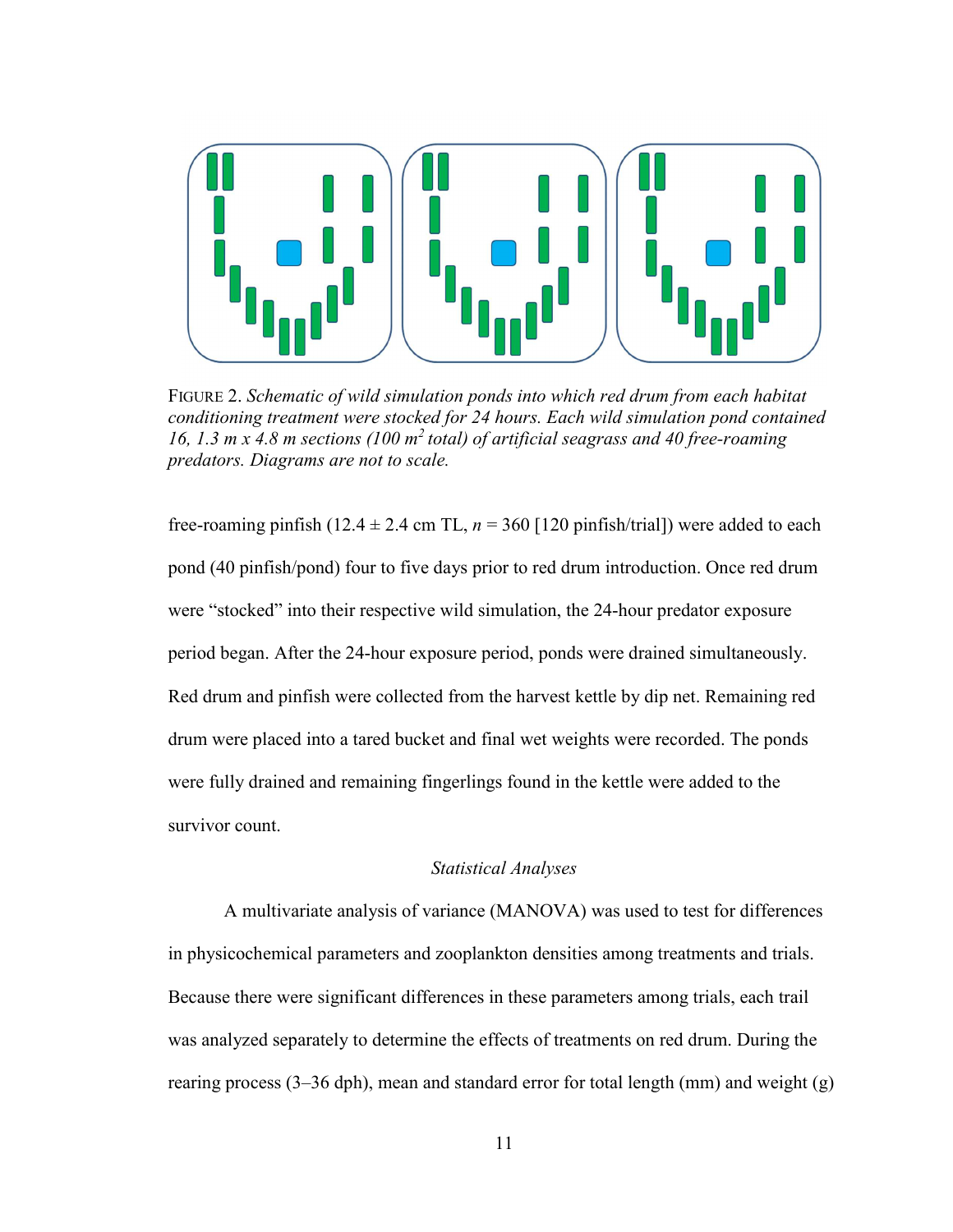were calculated and recorded for each sampling day. Mean length and weight from each treatment were compared using one-way analysis of variance (ANOVA) to evaluate if there were significant differences among treatments. At the end of each rearing process, ponds were drained and 30 fingerlings were collected from the pond kettle to determine mean length and weight at 36 dph. These lengths and weights were used to calculate condition factor (K) for each treatment at day 36 prior to predator exposure. One-way analysis of variance (ANOVA) was used to evaluate if there were significant differences in K among treatments. After the predator exposure period, remaining fingerlings were collected and survival was calculated (((initial weight – final weight)/initial weight) 100%) for each treatment. In all cases when ANOVA indicated a significant treatment effect ( $P < 0.05$ ), the sources of differences were determined using Tukey's (HSD) test. The statistical software R (Version 3.3.2) was used for all statistical analyses.

#### **Results**

Three experimental trials were conducted over six months (July–December). Dissolved oxygen, pH, salinity, and water temperature were measured daily within treatment ponds during each trial (12 July – 12 August; 12 September – 13 October; 5 November – 7 December). Physicochemical parameters varied by trial but showed little variability within a trial (Fig. 3). The results of MANOVA analysis indicated that there were no significant differences in the physicochemical measurements among treatments (*P* > 0.05) but that there were significant differences among trials  $(P < 0.0001$ ; Appendix 1.1). Similarly, the densities of zooplankters (Fig. 4) were similar among treatments within trials  $(P > 0.05)$  but MANOVA analysis showed that there were significant differences among trials  $(P \le 0.0001$ ; Appendix 1.2). Because there were clearly seasonal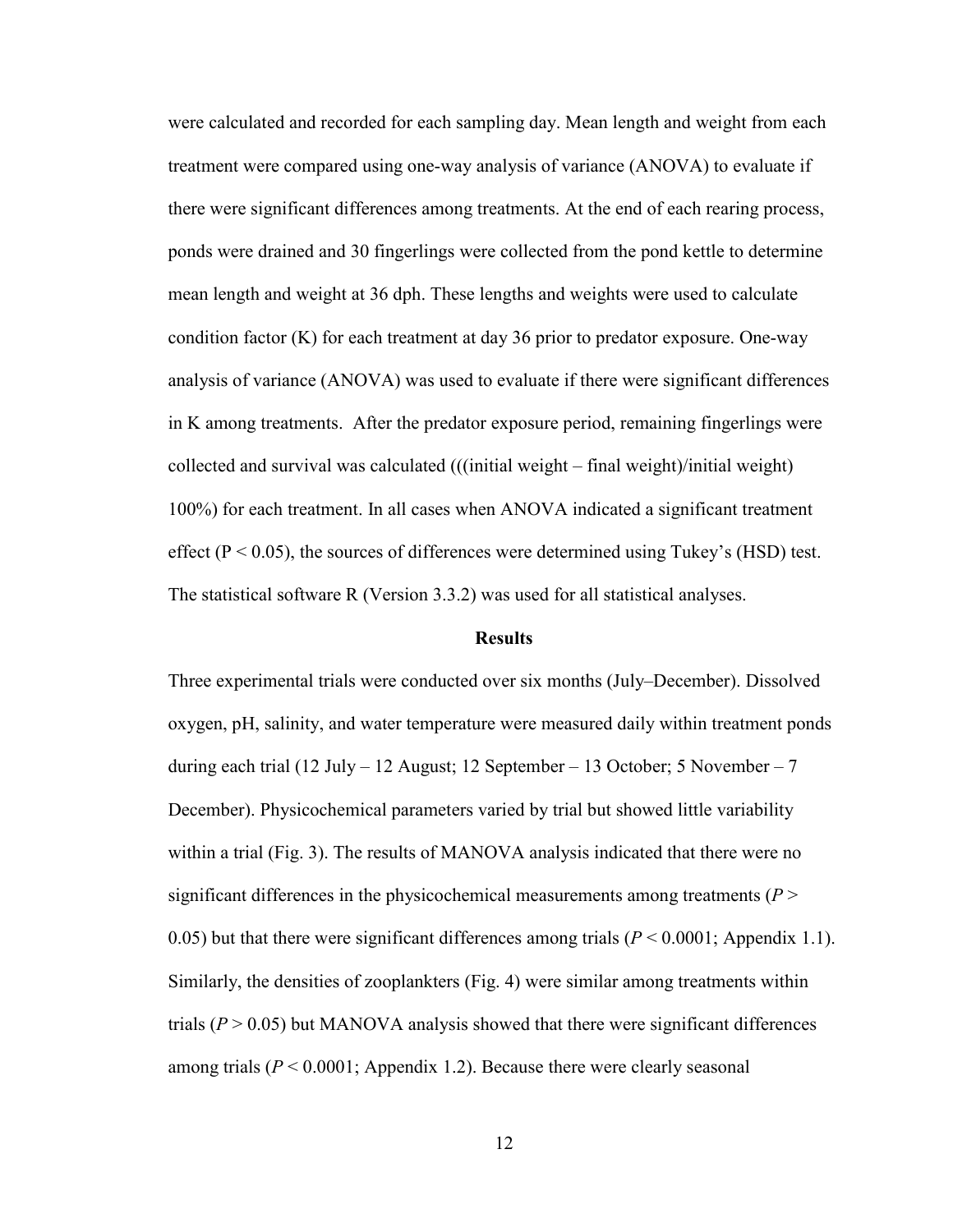

FIGURE 3. *Mean values (mean ± SE) for pond parameters using trial as a blocking factor. There was no significant difference between treatments (P > 0.05) but differences between trials*  $(P < 0.0001)$ *.* 

differences in the hydrological and biological conditions among trials, each trial was analyzed separately.

Ponds were stocked with about the same number of fish for each trial but the absolute number stocked varied by several tens of thousands to nearly 100,000 between trials (Table 1). Numbers harvested and percent return varied greatly between trials with the worst returns recorded from Trial 2, and the best returns from Trial 3. There was no discernible pattern in the variability in returns with regard to treatment or initial stocking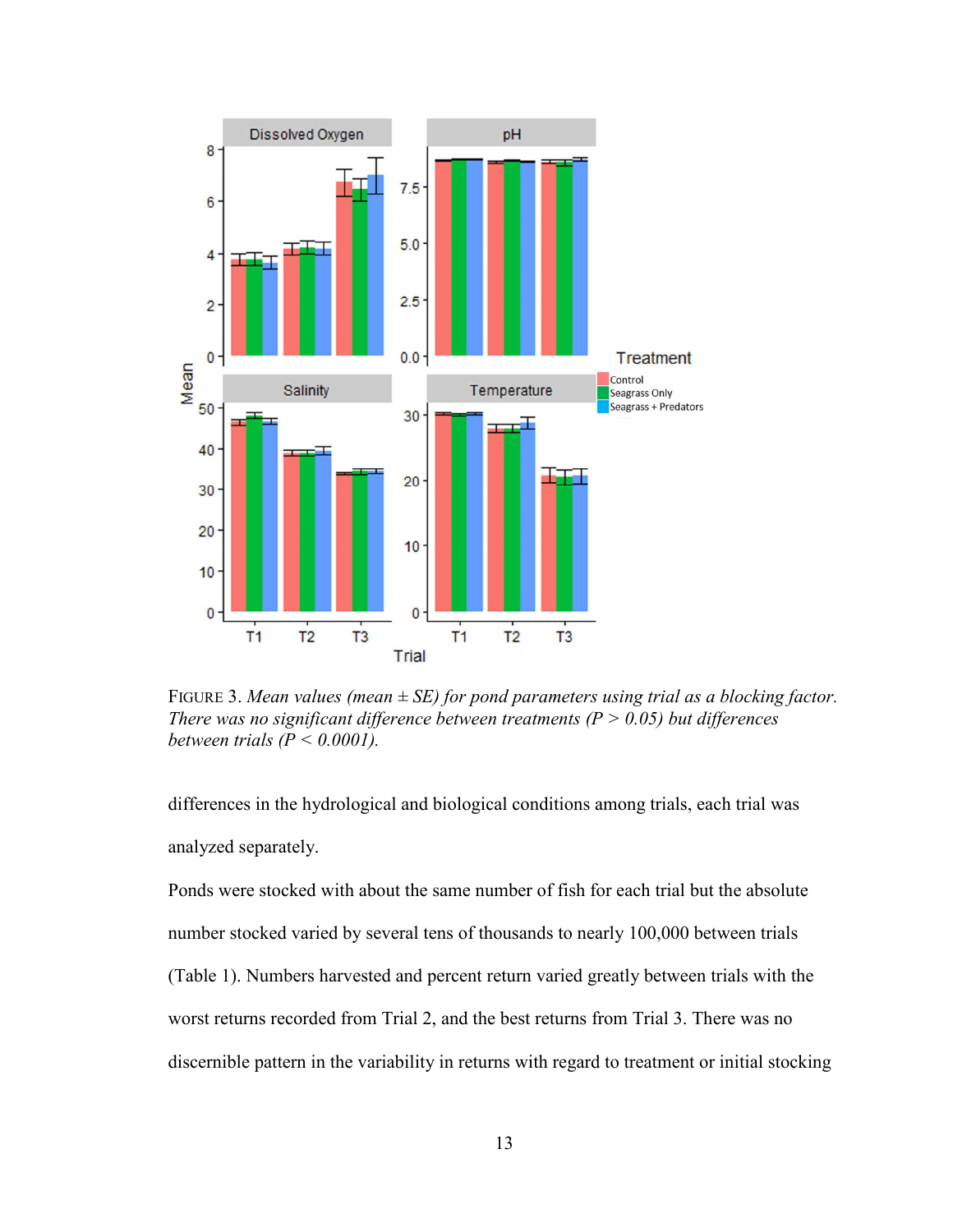

FIGURE 4. *Mean values (mean ± SEM) for zooplankton density using trial as a blocking factor. There was no significant difference between habitat treatments (P > 0.05) but differences between trials (P = 0.003).* 

| TABLE 1. Number of fish initially stocked at the beginning of each trial, number of fish  |  |
|-------------------------------------------------------------------------------------------|--|
| harvested at the end of each trial and calculated percent return from each rearing ponds. |  |

| Trial | Treatment         | # Stocked | # Harvested | $%$ Return |
|-------|-------------------|-----------|-------------|------------|
|       | Control           | 271,594   | 94,874      | 34.9       |
|       | Seagrass Only     | 263,808   | 102,934     | 39.0       |
|       | Seagrass+Predator | 266,556   | 76,095      | 28.6       |
| 2     | Control           | 308,234   | 57,599      | 18.7       |
|       | Seagrass Only     | 363,194   | 30,734      | 8.5        |
|       | Seagrass+Predator | 339,836   | 55,497      | 16.3       |
| 3     | Control           | 263,809   | 188,298     | 71.4       |
|       | Seagrass Only     | 279,380   | 88,389      | 31.6       |
|       | Seagrass+Predator | 275,255   | 233,736     | 84.9       |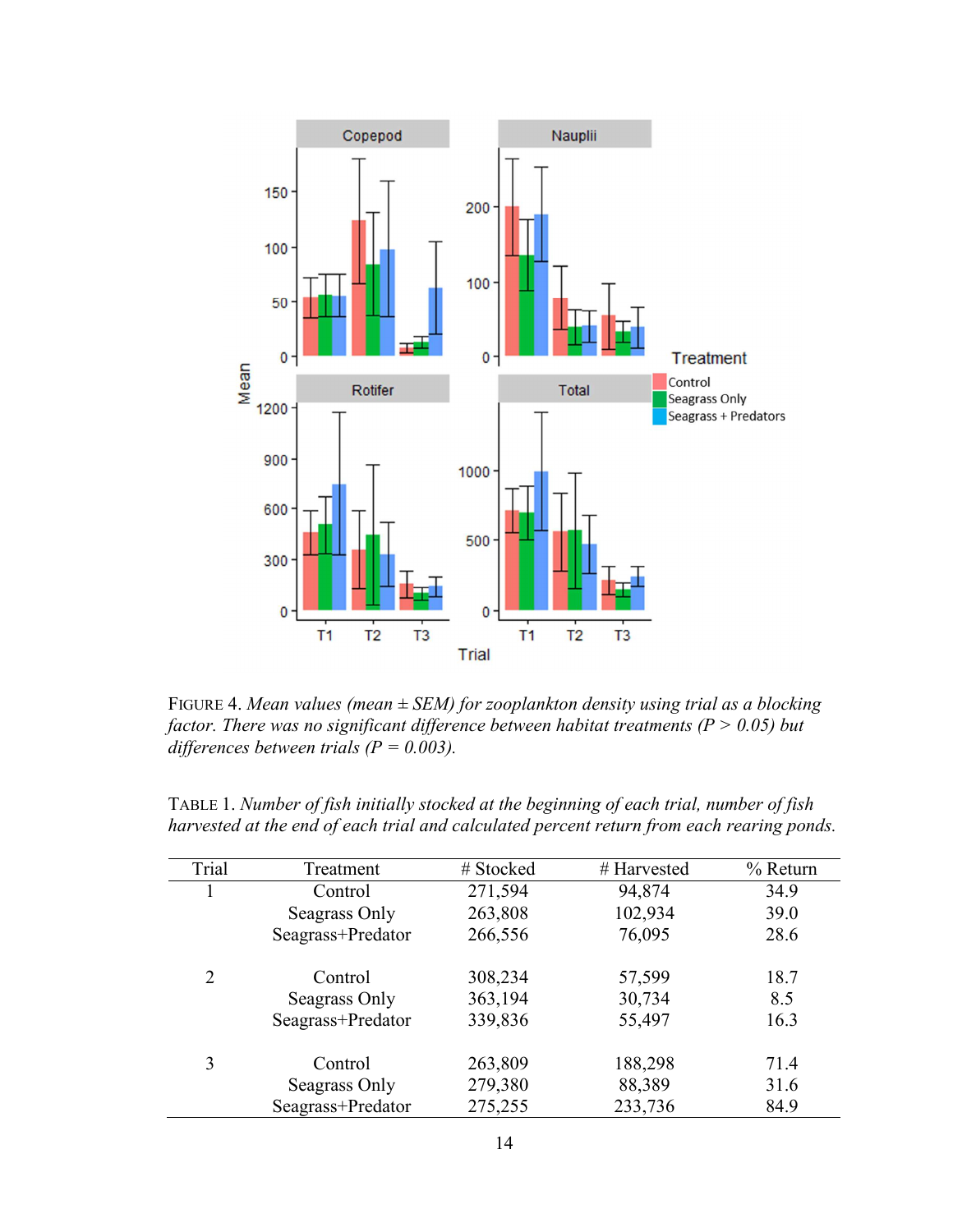density. Reduced water temperatures and salinities and increased dissolved oxygen concentrations during Trial 3 may have contributed to its generally better returns.

### *Trial 1*

Trial 1 was conducted between 12 July and 12 August when air temperatures averaged 30 ºC during the day and dropped into the mid 20's at night. This was reflected in the water temperatures in the experimental ponds which varied little and averaged 30.1  $\pm$  0.06 °C (Fig. 3). The ponds were hypersaline, and average dissolved oxygen was slightly less than 4 mg/L (Fig. 3). Total zooplankton density was variable (Fig. 4), with greatest average density in the Seagrass+Predator treatment pond due to the large number of rotifers. At 36 dph, there were significant differences ( $P < 0.0001$ ) among treatments in the lengths and weights of fingerlings but no significant differences ( $P > 0.05$ ) in condition factor (Fig. 5, Appendix 1.3). The fingerlings harvested from the Seagrass+Predator treatment were significantly longer and heavier than those harvested from either the Control or the Seagrass Only treatments (Fig. 5). Absolute and specific growth rates were highest in the Seagrass+Predator treatment (Table 2). Although specific growth rate in the Seagrass Only treatment was higher than that in the Control, absolute growth rates in the two treatments were identical.

## *Trial 2*

Trial 2 was conducted between 12 September and 13 October when air temperatures averaged 29 ºC during the day and water temperatures in the experimental ponds averaged  $28.2 \pm 0.73$  °C. Ponds were hypersaline, and average dissolved oxygen was slightly above 4 mg/L (Fig. 3). Total zooplankton was variable (Fig. 4), with the greatest average density in the Seagrass Only treatment pond due to the large number of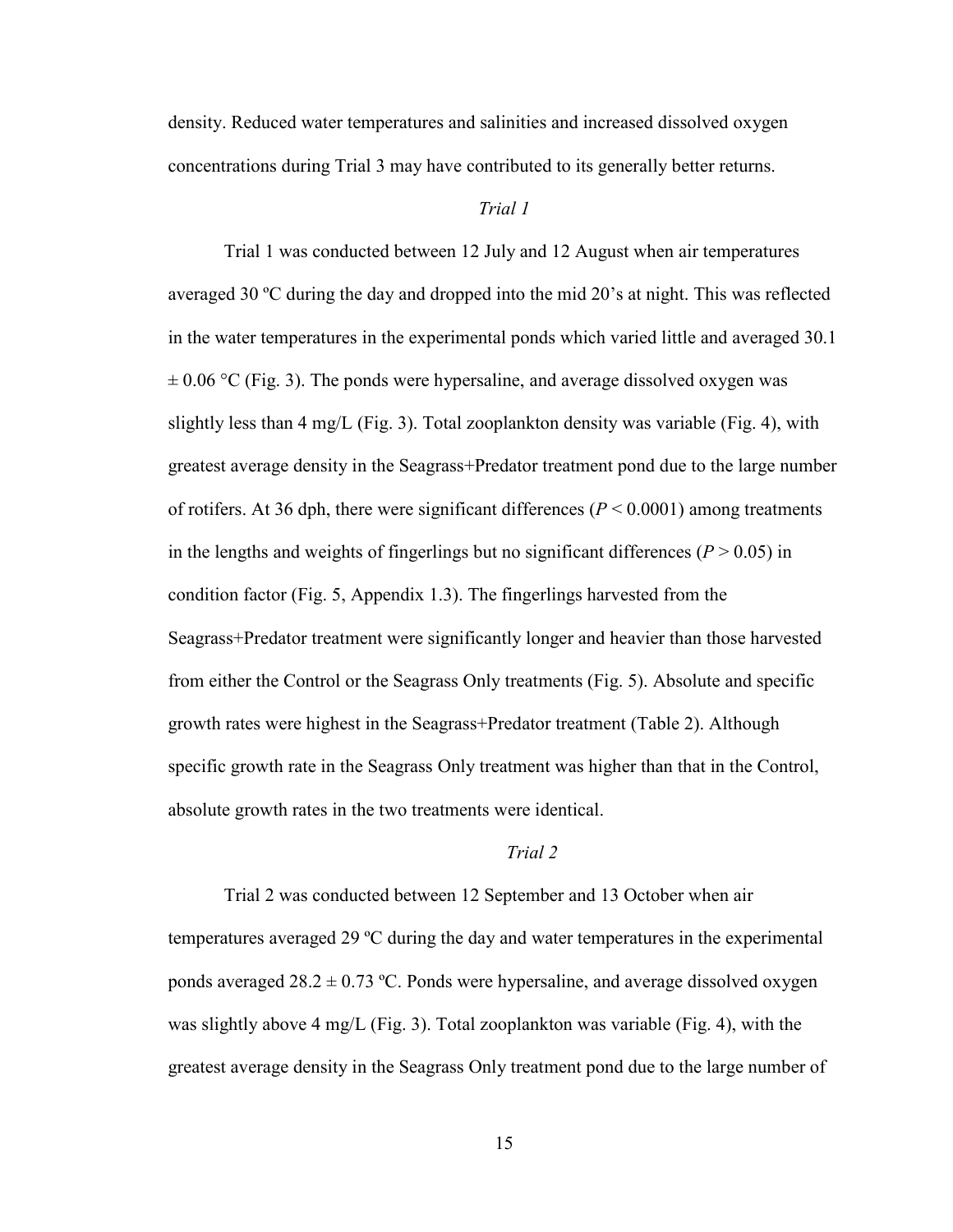

FIGURE 5. *(A) Mean (± SE) total length (mm) of each treatment among the three trials (36 dph).* (*B)* Mean  $(\pm SE)$  weight (g) of each treatment among the three trials (36 dph). (C) *Mean (± SE) condition factor of each treatment among the three trials (36 dph). Letters above columns indicate treatments that were significantly different from one another.* 

|         | Treatment         | Absolute Growth $\text{(mm/d)}$ | Specific Growth $(\frac{6}{d})$ |
|---------|-------------------|---------------------------------|---------------------------------|
| Trial 1 | Control           | 0.84                            | 14.6                            |
|         | Seagrass Only     | 0.84                            | 16.1                            |
|         | Seagrass+Predator | 1.17                            | 18.3                            |
|         | Trial 2 Control   | 0.44                            | 4.02                            |
|         | Seagrass Only     | 0.50                            | 16.1                            |
|         | Seagrass+Predator | 0.52                            | 15.3                            |
| Trial 3 | Control           | 0.63                            | 18.2                            |
|         | Seagrass Only     | 0.61                            | 17.1                            |
|         | Seagrass+Predator | 0.77                            | 18.4                            |

TABLE 2. *Absolute growth vs specific growth of each treatment*.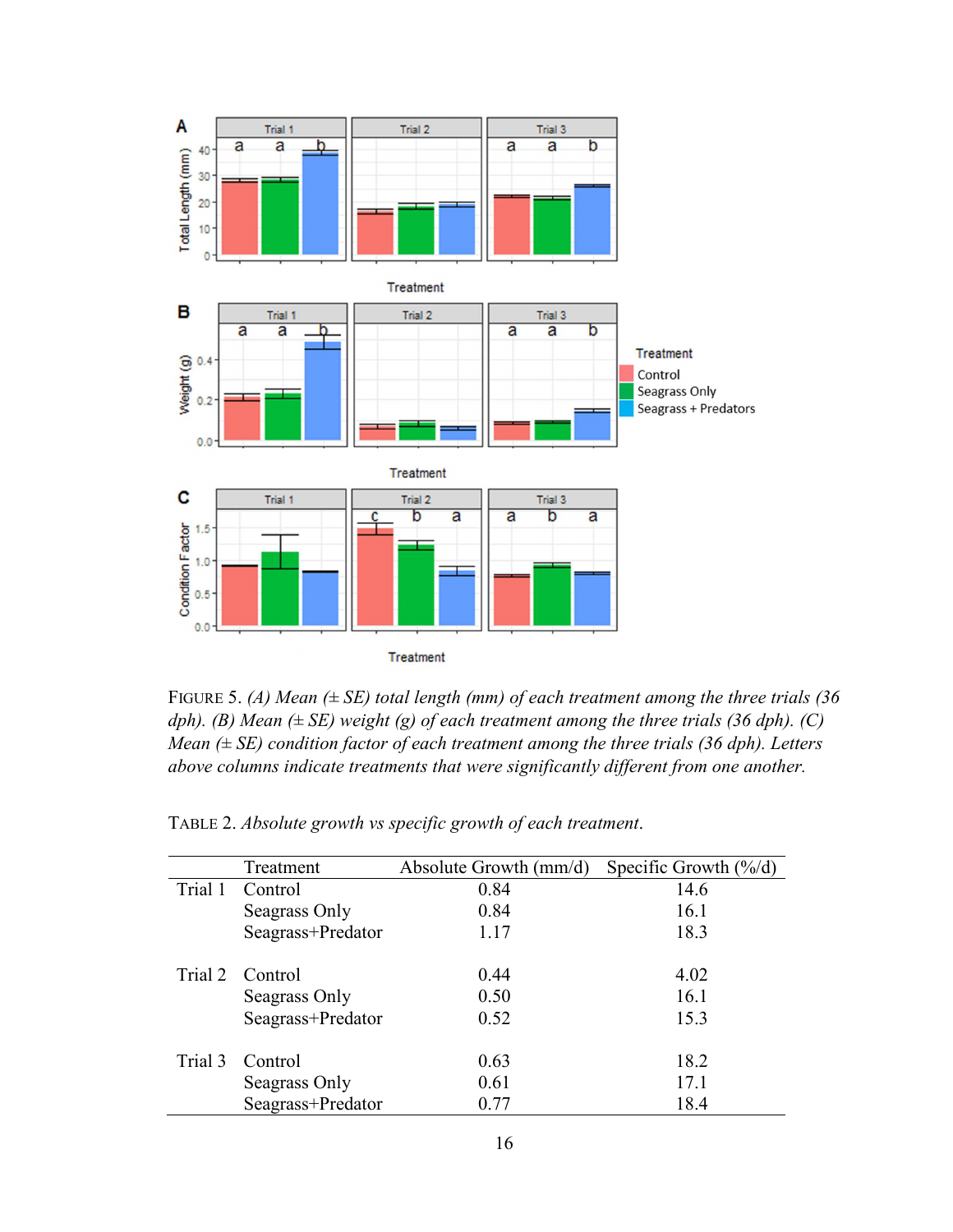rotifers. At 36 dph, there were no significant differences in the lengths and weights of fingerlings ( $P > 0.05$ ) among treatments but significant differences ( $P < 0.0001$ ) in condition factor (Fig. 5, Appendix 1.4). The highest condition factor was in the Control and the lowest in the Seagrass+Predator treatment (Fig. 5, Table 3). Absolute growth was slightly higher in the Seagrass+Predator treatment compared to the Seagrass Only treatment (Table 2). Although absolute growth was higher in the Seagrass+Predator treatment than the Seagrass Only treatment, absolute growth rates were nearly identical. In contrast, specific growth rate was higher in the Seagrass Only treatment compared to the Seagrass+Predator treatment.

### *Trial 3*

Trial 3 was conducted between 5 November and 7 December. Water temperatures in the experimental ponds varied little and averaged  $20.7 \pm 1.15$  °C, which was much lower compared to Trial 1 and 2 (Fig. 3). Pond salinity was no longer hypersaline averaging  $34.2 \pm 0.53$  ppt (Fig. 3). Dissolved oxygen concentrations averaged about 6 mg/L (Fig. 3). Total zooplankton density was variable (Fig. 4), with greatest average densities in the Seagrass+Predator treatment pond due to the large number of copepods (Fig. 4). At 36 dph, there were significant differences ( $P \le 0.0001$ ) among treatments in lengths, weights, and condition factor (Fig. 5, Appendix 1.5). The fingerlings harvested from the Seagrass+Predator treatment were significantly longer and heavier than those harvested from either the Control or the Seagrass Only treatments. Condition factor was significantly higher in the Seagrass Only treatment compared to the Control and Seagrass+Predator treatments. Absolute and specific growth rates were highest in the Seagrass+Predator treatment (Table 2). Although specific growth rates were higher in the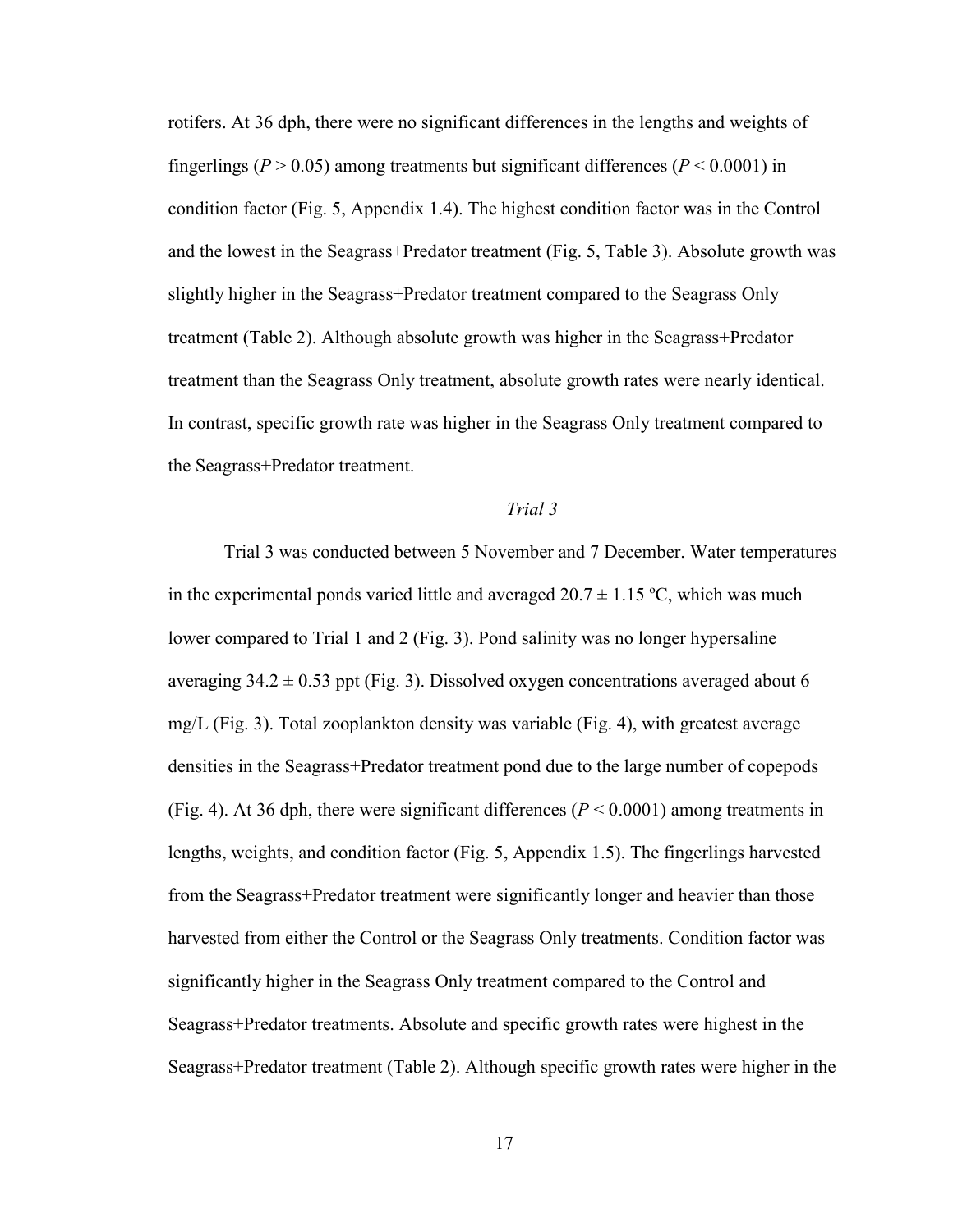| Trial                       | Treatment                                     | $5,000$ fish<br>by weight<br>$(g)$ (36 dph) | K(36 dph)                                             | Weight after<br>exposure<br>period $(g)$<br>$(37$ dph $)$ | % Survival     |
|-----------------------------|-----------------------------------------------|---------------------------------------------|-------------------------------------------------------|-----------------------------------------------------------|----------------|
|                             | Control                                       | 3810.173                                    | $0.91 \pm 0.07$                                       | 2857.63                                                   | 75             |
|                             | Seagrass Only                                 | 1202.019                                    | $1.13 \pm 1.39$                                       | 997.9024                                                  | 83             |
|                             | Seagrass+Predator                             | 2018.484                                    | $0.83 \pm 0.07$                                       | 1723.65                                                   | 85             |
| $\mathcal{D}_{\mathcal{L}}$ | Control<br>Seagrass Only<br>Seagrass+Predator | 399.161<br>839.1452<br>771.1064             | $1.49 \pm 0.50$<br>$1.23 \pm 0.43$<br>$0.84 \pm 0.42$ | 181.4368<br>521.6308<br>639.5647                          | 45<br>62<br>82 |
| 3                           | Control<br>Seagrass Only<br>Seagrass+Predator | 476.2716<br>453.592<br>725.7472             | $0.77 \pm 0.11$<br>$0.92 \pm 0.17$<br>$0.80 \pm 0.08$ | 408.2328<br>249.4756<br>657.7084                          | 86<br>55<br>91 |

TABLE 3. *The initial weight of 5,000 fish at harvest going into the "wild" simulations with condition factor (mean ± SE) at day 36. Final weight of remaining fish after exposure period with calculated percent survival from wild simulations.* 

Seagrass+Predator treatment compared to the Control, specific growth rates were nearly identical.

### *"Wild" Simulation*

After their conditioning in the treatment ponds, fish were harvested as normal, and 5000 from each treatment were set aside (Table 3) for the 24-hour exposure to freeranging predators (i.e., pinfish). Fish from each treatment were released into separate ponds with artificial seagrass cover that was the same in each pond (see Fig. 2) and survival after 24 hours was determined (Table 3). The 36 dph condition of fingerlings was determined prior to their release with significant differences among treatments in Trials 2 and 3 (see Fig. 5C). Condition prior to release into the "wild" simulation ponds did not appear to have an impact on 24-hour survival. Although average condition factor of fish from the Seagrass+Predator treatment was typically lower than fish from the other treatments, survival was consistently greater in fingerlings from the Seagrass+Predator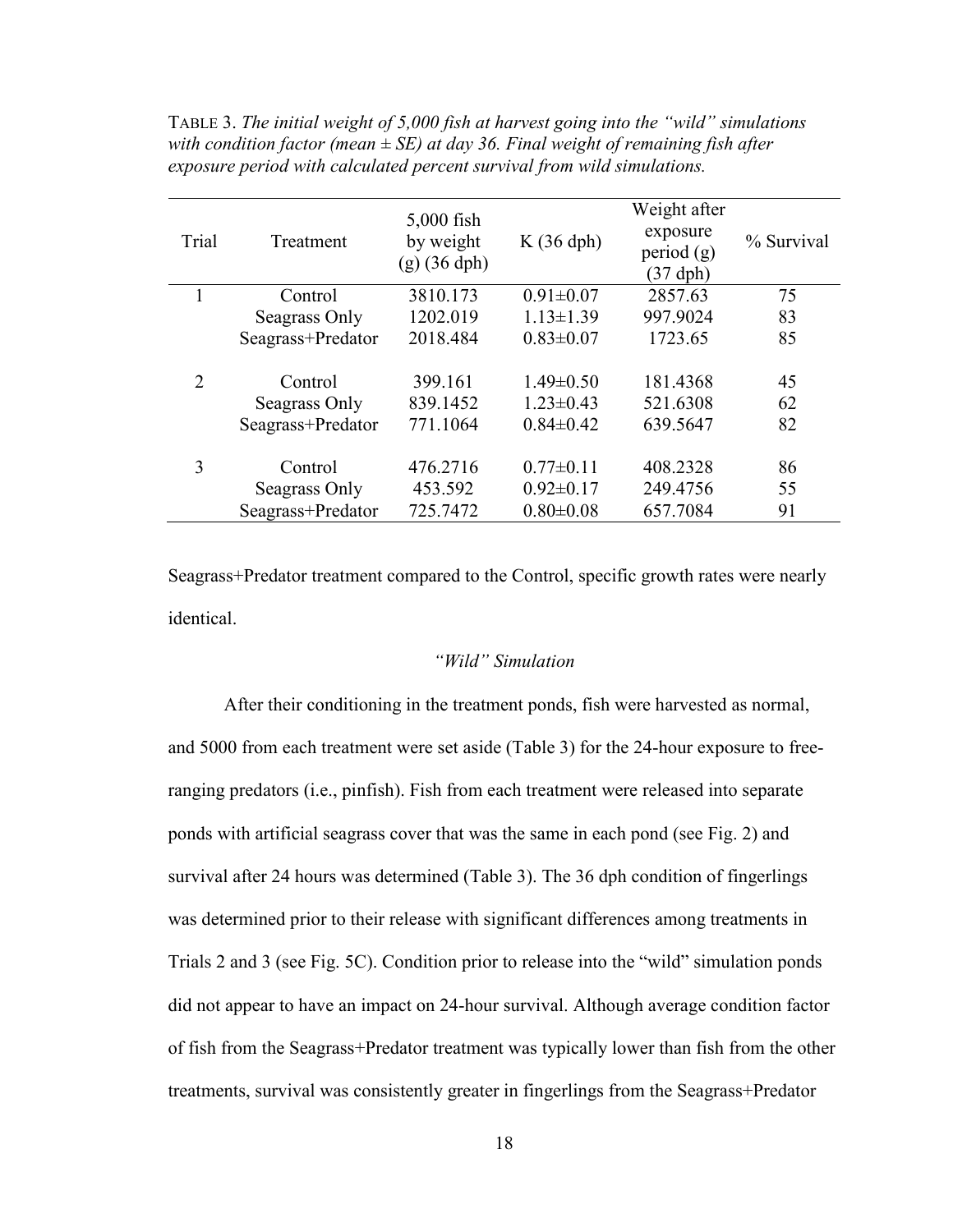treatment (Table 3). Fish from the Control treatment generally fared worse than fingerlings in either of the structurally enhanced treatments even when their condition factor was higher than fingerlings from the other treatments (i.e., Trial 2). In fact, in Trial 2, condition factor of Control fingerlings was significantly higher than fish from the other treatments, yet the lowest survival was recorded. Conversely, in Trial 3, condition factor of Control and Seagrass+Predator fingerlings was significantly lower than fingerlings in the Seagrass Only treatment, but survival in the Seagrass Only treatment was lower than either Control fingerlings or Seagrass+Predator fingerlings.

### *Discussion*

 The results of study suggest that as habitat complexity increases, survival of hatchery-reared red drum increases. Behavioral mechanisms (e.g., foraging, predatoravoidance, etc.) may have been improved by provision of complexly structured habitat during the rearing process. In a similar study, Rooker et al. (1998) suggested that vegetated habitats reduced the ability for predators to detect and capture prey. Beck and Rooker 2012 found that red drum reared with predators (pinfish) had improved antipredator performances (reaction distance, response distance, and increased velocity) versus red drum reared without predators. Other studies have found that antipredator mechanisms (i.e., predator response, predator avoidance, swimming speed) varies greatly between hatchery-reared red drum and their wild counterparts (Rooker et al. 1998, Stunz and Minello 2001, Smith and Fuiman 2003). In the present study, when red drum reared with structured habitat were added to the wild simulations, they exhibited an evasive behavioral response by immediately swimming to the bottom of seagrass beds, similar to wild red drum (Stunz and Minello 2001). In contrast, fish reared in the unstructured pond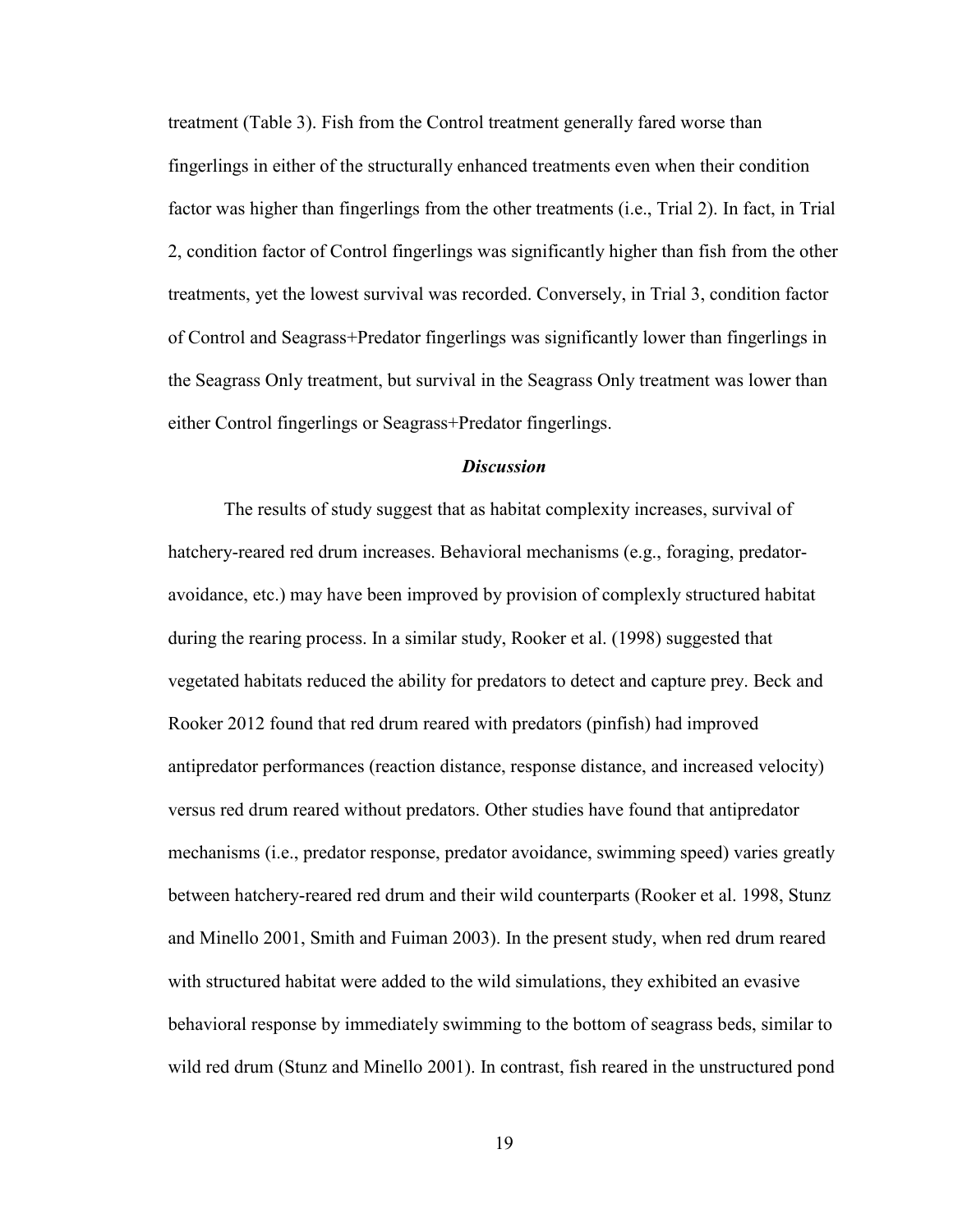environment were observed schooling at the surface when placed into the wild simulation (personal observation). This schooling behavior may have increased predation from predators. While endogenous factors (i.e., learned behavior) seemed to play a role in improving survival, exogenous factors (e.g., stocking densities, food availability, physiological stress, and environment) need to be considered.

 Size-selective predation could have played a role in survival. Throughout all trials there was no significant difference in zooplankton densities or amounts of supplemental feeds supplied among treatments that resulted in no significant difference in lengths of fishes between treatments. However, there were significant differences in fish weights between treatments. This difference could have been due to the presence of structured habitat (Heck and Thoman 1981, Rozas and Odum 1988, Levin 1994), which could have increased food availability in the form of detritus and epiphytic algae (Thayer et al. 1984, Zieman and Zieman 1989, Heck et al 1997). In the present study, Seagrass+Predator treatment had the highest absolute growth rate between trials and the highest specific growth rate (except in Trial 2), reducing mortality due to size-selective predation and producing the highest survival among all trials. Throughout the three trials, the Control group (unstructured) and Seagrass Only treatment produced fish with no significant difference between lengths and weights. Despite the two treatments producing similarly sized fish, the Seagrass Only treatment still produced the second highest survival among treatments (except in Trial 3), evidence that behavioral mechanisms were improved through the presence of seagrass.

In a hatchery setting, red drum condition factor  $(K)$  ranges from 0.74-0.99 with an average value of 0.88 (Anderson and Cason 2015), whereas in the present study, K values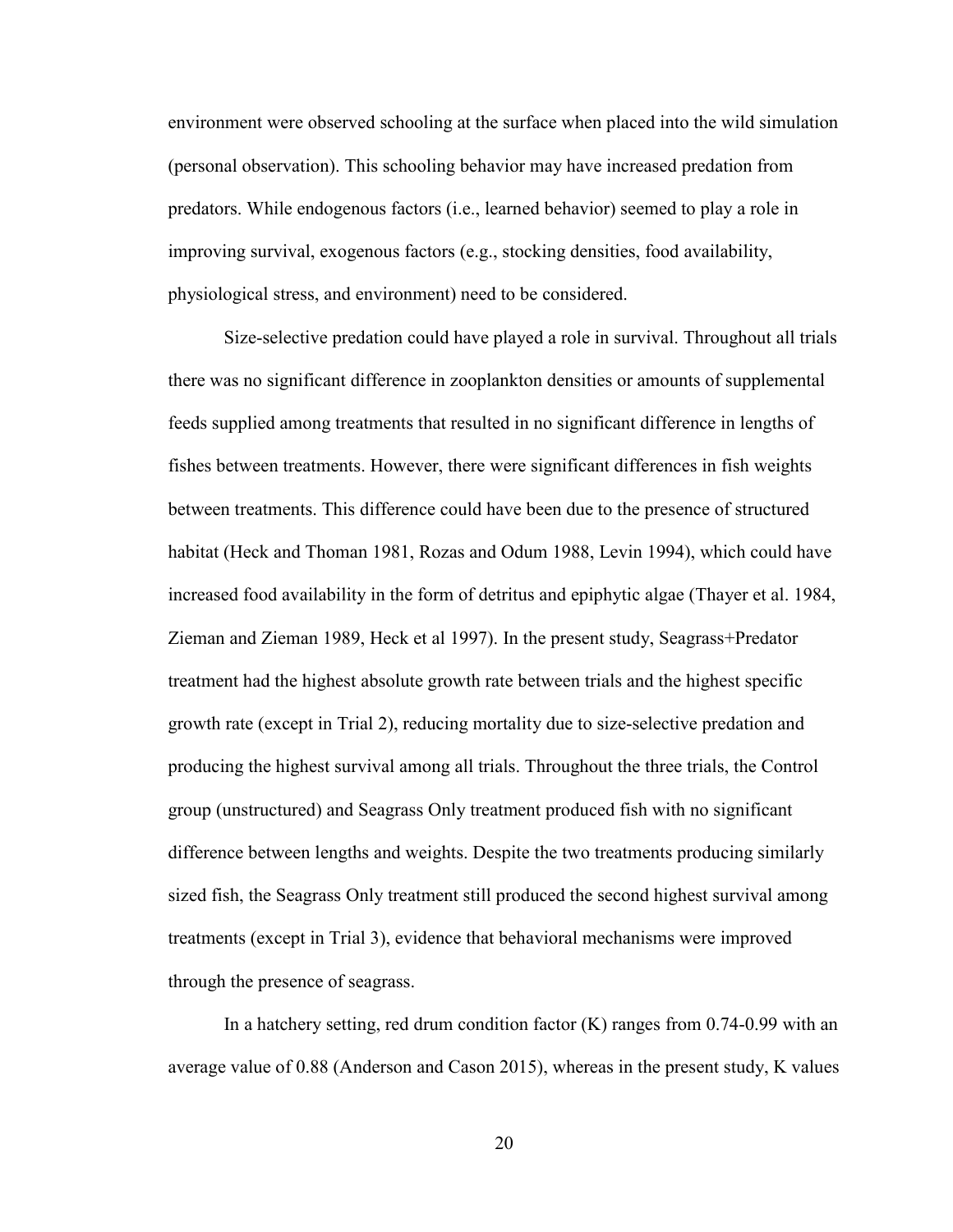ranged from 0.77–1.49 with an average K value of 0.99. A study by Anderson and Cason (2015) found that neither stocking density nor harvest density could explain condition factor. The improved K value in the present study could have resulted in the improved rearing environment from the treatment groups utilizing artificial seagrass. Another aspect that stood out was the low K value across all trials for Seagrass+Predator treatment (36 dph). Although the Seagrass+Predator treatment produced the longest fish throughout the study, it did not produce the heaviest fish. Fish in the Seagrass+Predator treatment were long, but with smaller girth, which reduces their weight, thus reducing K (Froese 2006). The presence of predators during the rearing process may have caused red drum to be more active and vigilante. Increased activity could result in "leaner" fish. In contrast, condition of fish in the Control treatment was at the other end of the spectrum with overall higher K values (36 dph). Fish in the Control were shorter but weighed more. The lack of complexly structured habitat and/or predators in the rearing environment, may have results in the Control living a more lethargic lifestyle and a "fatter" fish. Interestingly, Trial 2 produced the two highest K values of 1.5 (Control and 1.2 (Seagrass Only). Trial 2 occurred during September and October, the time red drum naturally spawn in nearshore waters of the Gulf of Mexico (Wilson and Nieland 1994).

#### *Management Implications*

 Overall, survival improved in two out of three trials with red drum reared in complex habitats compared to red drum reared in an unstructured environment (normal rearing). This suggests that stock enhancement programs for this species may benefit by providing structured habitats in rearing ponds to improve behavioral conditioning and reduce predation-related mortality. Although there are ethical concerns with using live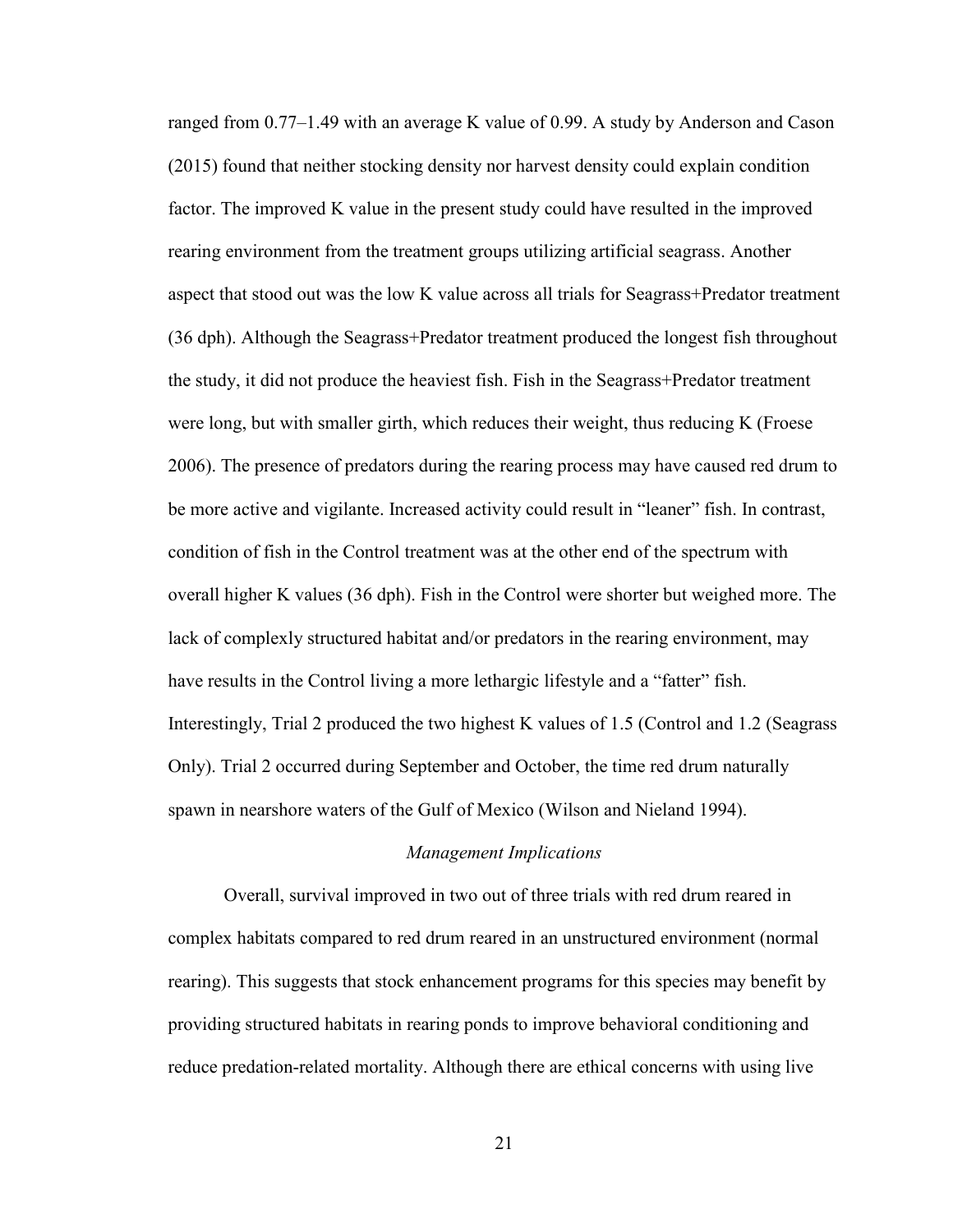predators (Huntington 1984) to provide stimuli to "train" individual fish for subsequent predator-prey encounters, the present study found that using only artificial seagrass in the rearing ponds generally improved survival compared to a normal rearing environment (unstructured). While these results are encouraging, and if stock enhancement programs choose to deploy habitat structure in the rearing ponds, futures studies should investigate suitable material to be used to create artificial structure. Materials should be lightweight, durable, UV resistant, and mimic natural structure found in areas stocked by fish hatcheries. In bays stocked without extensive seagrass beds, such as Galveston Bay, alternative habitat structures (e.g., oysters) can alter behavioral responses of hatcheryreared red drum (Stunz and Minello 2001). For stock enhancement programs culturing other fish species, it is important to understand and utilize artificial habitat that mimics habitat for that species. Future studies should investigate if artificial structure provides additional food sources in the form of epiphytic algae and detritus, reducing the cost of using commercial feeds.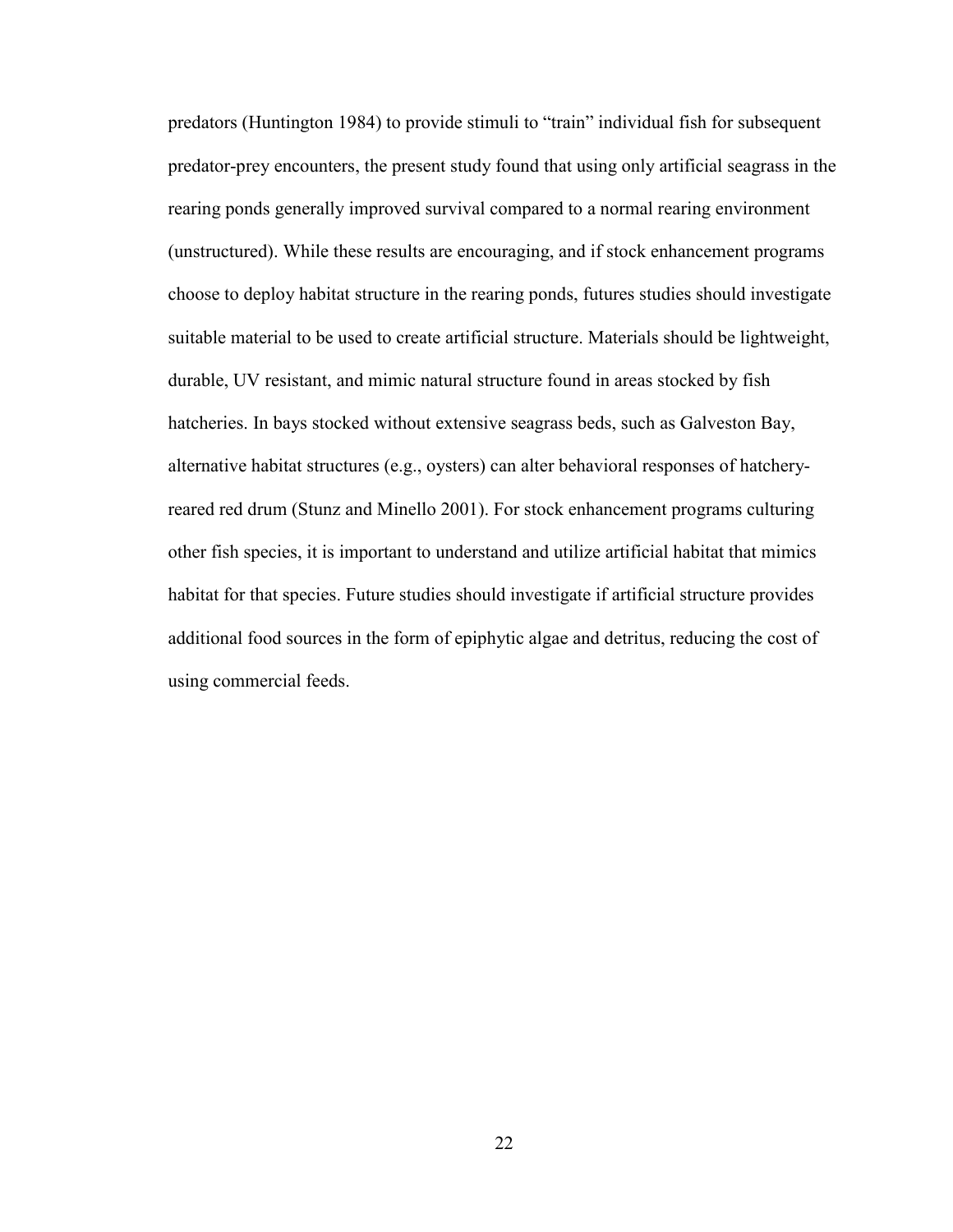#### **Literature Cited**

- Anderson, J. D. and P. D. Cason. 2015. Density-dependent impacts on growth and body condition of red drum in stock enhancement rearing ponds. North American Journal of Aquaculture 77(4):491-496.
- Beck, J. L. and J. R. Rooker. 2008. The effect of habitat exposure an ontogeny on the survival skills of hatchery red drum. North American Journal of Aquaculture 70:399-409.
- Beck, J. L. and J.R. Rooker. 2012. Effect of predator exposure on the performance and survival of red drum (*Sciaenops ocellatus*). Environmental Biology of Fishes 93**:**  267–276.
- Brown, G. E. and R. J. F. Smith. 1998. Acquired predator recognition in juvenile rainbow trout (*Oncorhynchus mykiss*): conditioning hatchery-reared fish to recognize chemical cues of a predator. Canadian Journal of Fisheries and Aquatic Science 55:611–617.
- Carson, E. W., B. W. Bumguardner, M. Fisher, E. Saillant, and J. R. Gold. 2014. Spatial and temporal variation in recovery of hatchery-released red drum (*Sciaenops ocellatus*) in stock-enhancement of Texas bays and estuaries. Fisheries Research 151:191-198.
- Chacin, D. H. 2014. A multi-scale approach to study predator-prey interactions and habitat use of pinfish, *Lagodon rhomboides*. Graduate thesis and dissertation. University of South Florida, Tampa, Florida, USA.
- DOI (Department of the Interior) 2014a. U.S. Department of the Interior, U.S. Fish and Wildlife Service, and U.S. Department of Commerce, U.S. Census Bureau. 2011 National Survey of Fishing, Hunting, and Wildlife-Associated Recreation. Available at https://www.census.gov/prod/2012pubs/fhw11-nat.pdf
- DOI (Department of the Interior) 2014b. U.S. Department of the Interior, Fish and Wildlife Service, U.S. Department of Commerce, and U.S. Census Bureau. 2011 National Survey of Fishing, Hunting, and Wildlife-Associated Recreation – Texas Available at http://www.census.gov/prod/2013pubs/fhw11-tx.pdf
- Eggleston, D. B., W. E. Elis, L. L. Etherington, P. Dahlgren, and M. H. Posey. 1998. Organism responses to habitat fragmentation and diversity: habitat colonization by estuarine macrofauna. Journal of Experimental Marine Biology and Ecology 236:107–132.
- Froese, R. 2006. Cube law, condition factor and weight-length relationships: history, etaanalysis and recommendations. Journal of Applied Ichthyology 22(4): 241-253.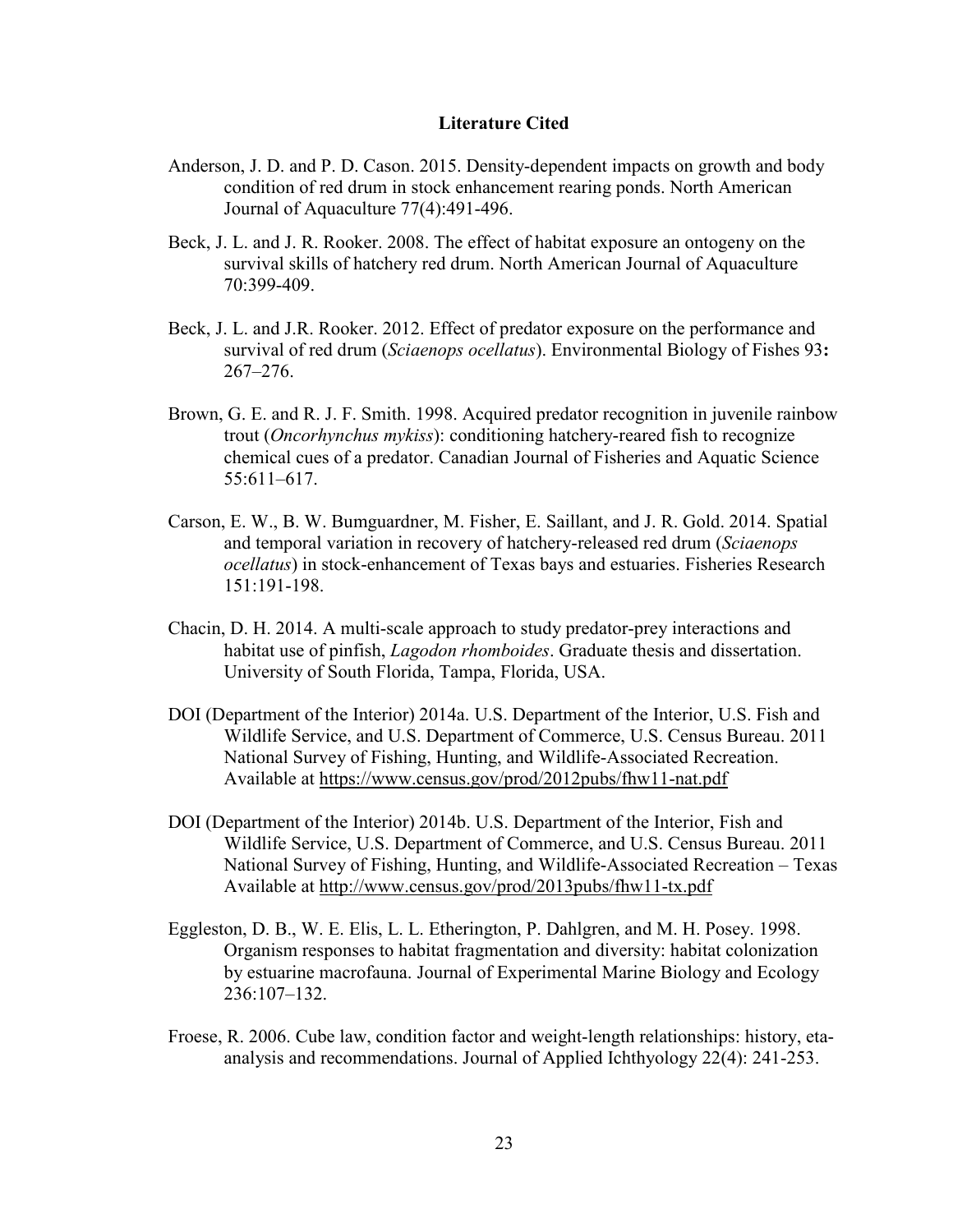- Fuiman, L. A. 1994. The interplay of ontogeny and scaling in the interactions of fish larvae and their predators. Journal of Fish Biology 45 (Supplement A):55–79.
- Grimes, C. B. 1998. Marine stock enhancement: sound management or technoarrogance? Fisheries 23:18–23.
- Gutierrez, M. A., A. A. Cardona, and D. L. Smee. 2010. Growth patterns of shoal grass *Halodule wrightii* and manatee grass *Syringodium filiforme* in the Western Gulf of Mexico. Gulf and Caribbean Research 22: 71–75.
- Heck, K. and L. Thoman. 1981. Experiments on predator–prey interaction in vegetated aquatic habitats. Journal of Experimental Marine Biology and Ecology 53:125– 135.
- Heck, K., D. A. Nadeau, and R. Thomas. 1997. The nursery role of seagrass beds. Gulf of Mexico Science 15:50–54.
- Holt, S. A., C. L. Kitting, and C. R. Arnold. 1983. Distribution of young red drums among different seagrass meadows. Transactions of the American Fisheries Society 112:267–271.
- Houde, E. D. 1987. Fish early life dynamics and recruitment variability. American Fisheries Society Symposium 2:17–29.
- Houde, E. D. 2002. Mortality. Pages 64-88 *in* L. A. Fuiman and R. G. Werner (editors). Fishery science: the unique contributions of early life stages. Blackwell Science, Oxford, UK.
- Howell, B. R. and S. M. Baynes. 1993. Are hatchery-reared sole equipped for survival in the sea? ICES Council Meeting Papers, ICES, Copenhagen, Denmark.
- Huntington, F. A. 1984. Some ethical issues raised by studies of predation and aggression. Animal Behaviour 32:210 – 215.
- Karlsson, S., E. Saillant, B. W. Bumguardner, R. R. Vega, and J. R. Gold. 2008. Genetic identification of hatchery released red drum (*Sciaenops ocellatus)* in Texas bays and estuaries. North American Journal of Fisheries Management 28:1294–1304.
- Leber, K. M. 2002. Advances in marine stock enhancement: Shifting emphasis to theory and accountability. Pages 79-90 *in* R. R Stickney and J. P. McVey (editors). Responsible marine aquaculture. CABI Publishing, New York, New York, USA.
- Levin, P. S. 1994. Fine-scale temporal variation in recruitment of a demersal fish: the importance of settlement versus post-settlement loss. Oecologia 97:124–33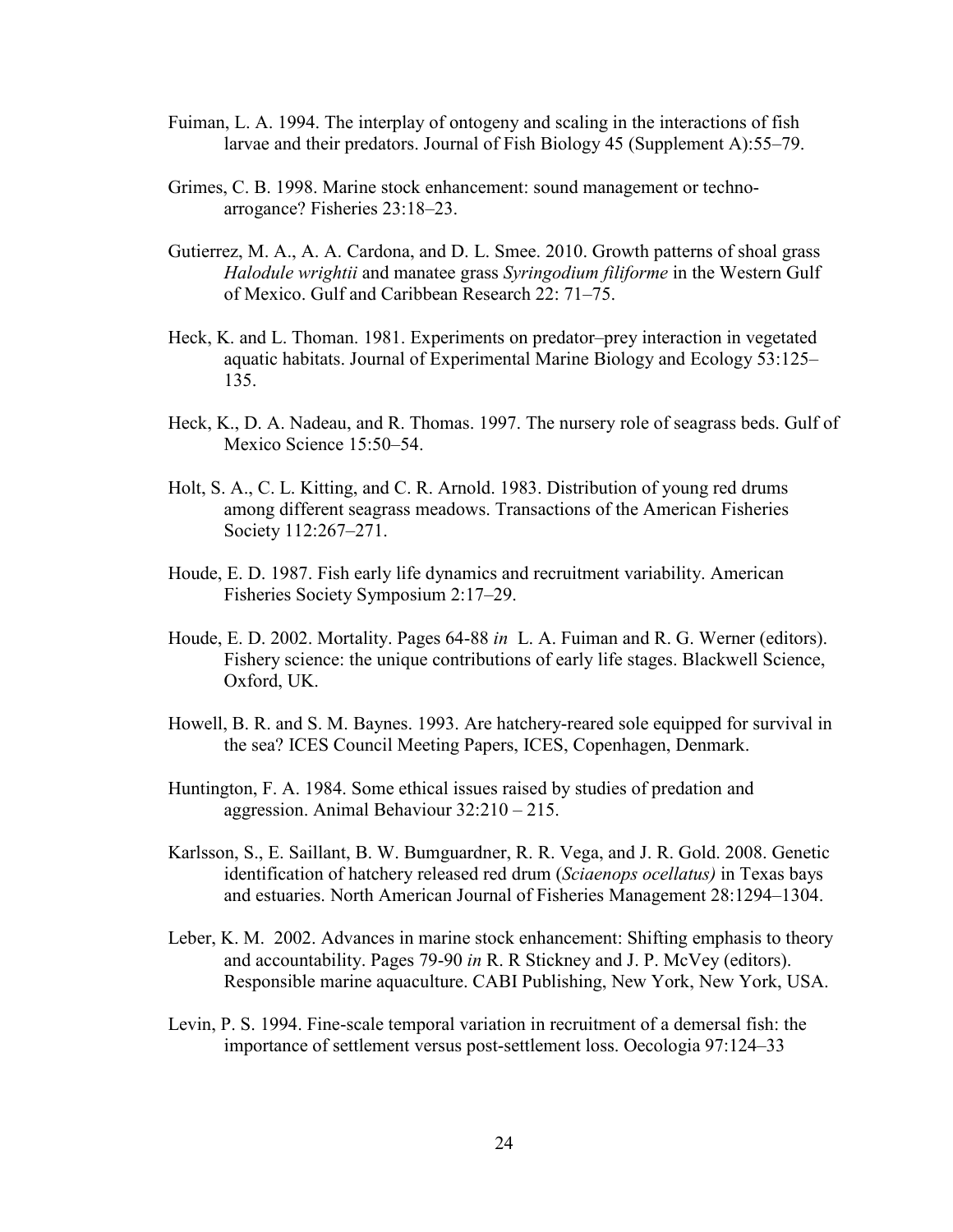- Lovell, S., S. Steinback, and J. Hilger. 2013. The economic contribution of marine angler expenditures in the United States, 2011. U.S. Department of Commerce, NOAA Technical Memorandum NMFS-F/SPO-134, 188 p. Available at http://www.st.nmfs.noaa.gov/economics/index
- Magurran, A. E. 1990. The inheritance and development of minnow anti-predator behavior. Animal Behaviour 39:834–842.
- Magurran, A. E. and B. H. Seghers. 1990. Population differences in predator recognition and attack cone avoidance in the guppy (*Poecilia reticulata*). Animal Behaviour 40:443–452.
- Matlock, G. C., R. J. Kemp, Jr., and T. J. Heffernan. 1986. Stocking as a management tool for a red drum fishery, a preliminary evaluation. Texas Parks and Wildlife Department, Coastal Fisheries Branch, Management Data Series. No. 75, 27 pp.
- Matlock, G.C. 1990. Preliminary results of red drum stocking in Texas. Pages 11-15 i*n* A. Sparks (ed.), Marine farming and enhancement: Proceedings of the 15<sup>th</sup> U.S.-Japan meeting on aquaculture. NOAA Technical Report NMFS85. U.S. Department of Commerce, National Oceanic and Atmospheric Administration, National Marine Fisheries Service. Washington.
- McCarty, C. E. 1990. Design and operation of a photoperiod/temperature spawning system for red drum. Pages 44-45 *in* G. W. Chamberlin, R. J. Miget, and M. G. Haby, (editors). Red Drum Aquaculture. Texas A&M Sea Grant College Program No. TAMU-SG-90-603.
- McDonald, D. G., W. J. McFarlane, S. Croke, S. Currie, B. Hooke, R. B. Angus, B. L. Tufts, and K. Davidson. 1998. Condition and performance of juvenile Atlantic salmon (*Salmo salar*), effects of rearing practices on hatchery fish and comparison with wild fish. Canadian Journal of Fisheries and Aquatic Sciences 55:1208–1219.
- McEachron, L. W., C. E. McCarty, and R. R. Vega. 1995. Beneficial uses of marine fish hatcheries: enhancement of red drum in Texas coastal waters. American Fisheries Society Symposium 15:161-166.
- McEachron, L. W., R. L. Colura, B. W. Bumguardner, and R. Ward. 1998. Survival of stocked red drum in Texas. Bulletin of Marine Science 62:359-368.
- Olla, B. L. and M. W. Davis. 1989. The role of learning and stress in predator avoidance hatchery-reared coho salmon (*Oncorhynchus kisutch*) juveniles. Aquaculture 76:209-214.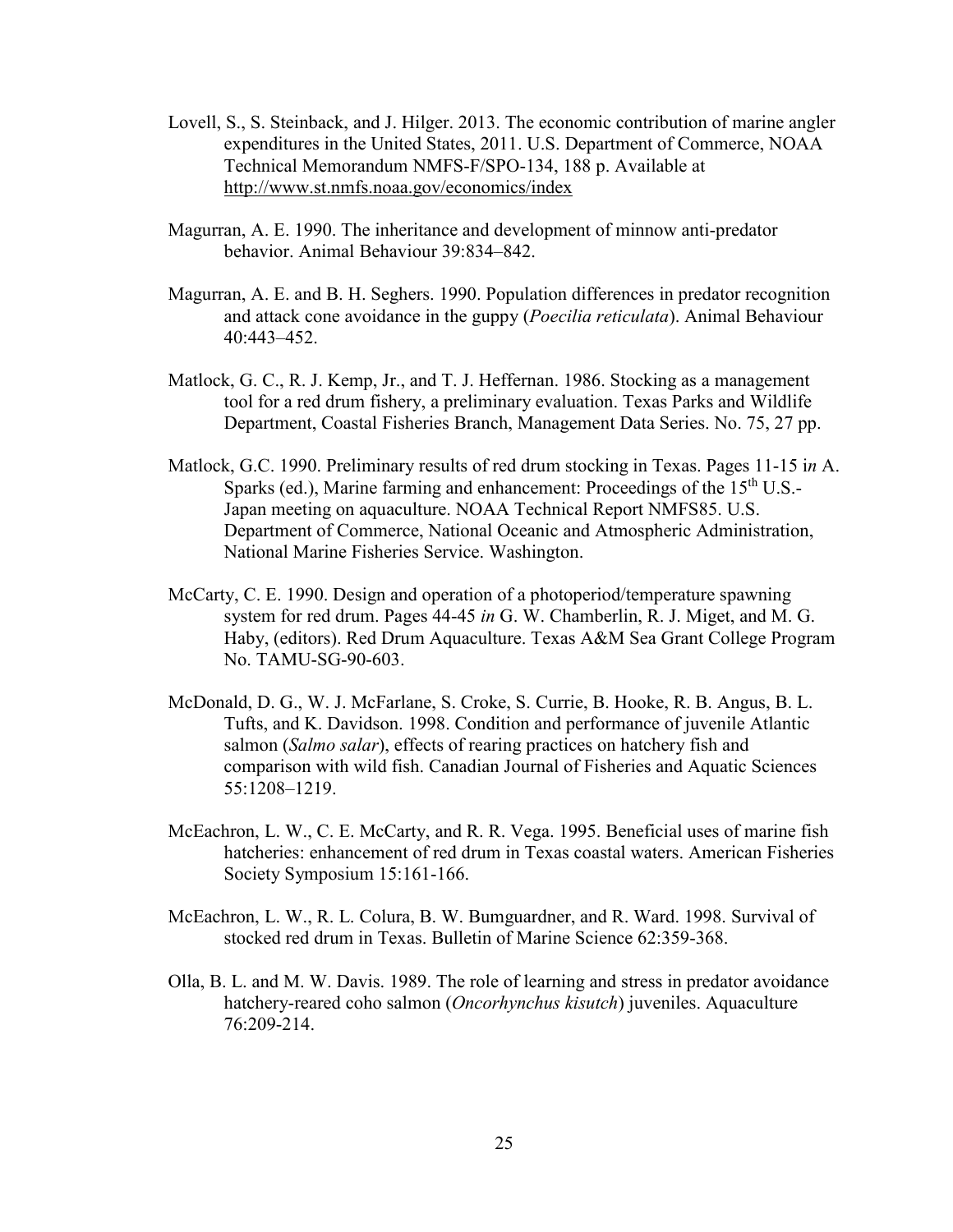- Olla, B. L., M. W. Davis, and C. H. Ryer. 1998. Understanding how the hatchery environment represses or promotes the development of behavioral survival skills. Bulletin of Marine Science 62:531–550.
- Pitcher, T. . and J.K. Parrish. 1993. Functions of shoaling behavior in teleosts. In: Pitcher TJ (editor). The behavior of teleosts fishes, 2nd Ed. Chapman and Hall, London, 364–439.
- Ricker, W.E. 1979. Growth and Models. Pages 677-738 *in* W. S. Hoar, D. J. Randall, and J. R. Brett (editors). Fish Physiology. Academic Press, New York City, New York, USA.
- Rooker, J. R., S. A. Holt, M. A. Soto, and G. J. Holt. 1998. Post settlement patterns of habitat use by sciaenid fishes in subtropical seagrass meadows. Estuaries 21:318– 327.
- Rozas, L. P., and W. E. Odum. 1988. Occupation of submerged aquatic vegetation by fishes: testing the roles of food and refuge. Oecologia 77:101–106.
- Rutledge, W. P. and G. C. Matlock. 1986. Mariculture and fisheries management A future cooperative approach. Pages 119-127 *in* R. Stroud, (editor). Fish culture in fisheries management, Proceedings international symposium on use of culture in fisheries management. American Fisheries Society, Bethesda, MD.
- Secor, D. J. and E. D. Houde. 1998. Use of larval stocking in restoration of Chesapeake Bay striped bass. ICES Journal of Marine Science 55:228–239.
- Short, F. T., T. J. R. Carruthers, B. van Tussenbroek, and J. Zieman. 2010. *Halodule wrightii*. The IUCN redlist of Threatened Species. Version 2014.3. www.iucnredlist.org.
- Smith, M .E., and L. A. Fuiman 2003. Causes of growth depensation in red drum, *Sciaenops ocellatus*, larvae. Journal of Experimental Marine Biology and Ecology 66:49–60.
- Smith, M. E. and L. A. Fuiman. 2004. Behavioral performance of wild caught and laboratory-reared red drum *Sciaenops ocellatus* (Linnaeus) larvae. Journal of Experimental Marine Biology and Ecology 302:17–33.
- Sogard, S. M. and B. L. Olla. 1993. The influence of predator presence on utilization of artificial seagrass habitats by juvenile walleye pollock, *Theragra chalcogramma*. Environmental Biology of Fishes 37:57–65.
- Sogard, S. M. 1997. Size-selective mortality in the juvenile phase of teleost fishes: a review. Bulletin of Marine Science 60:1129–1157.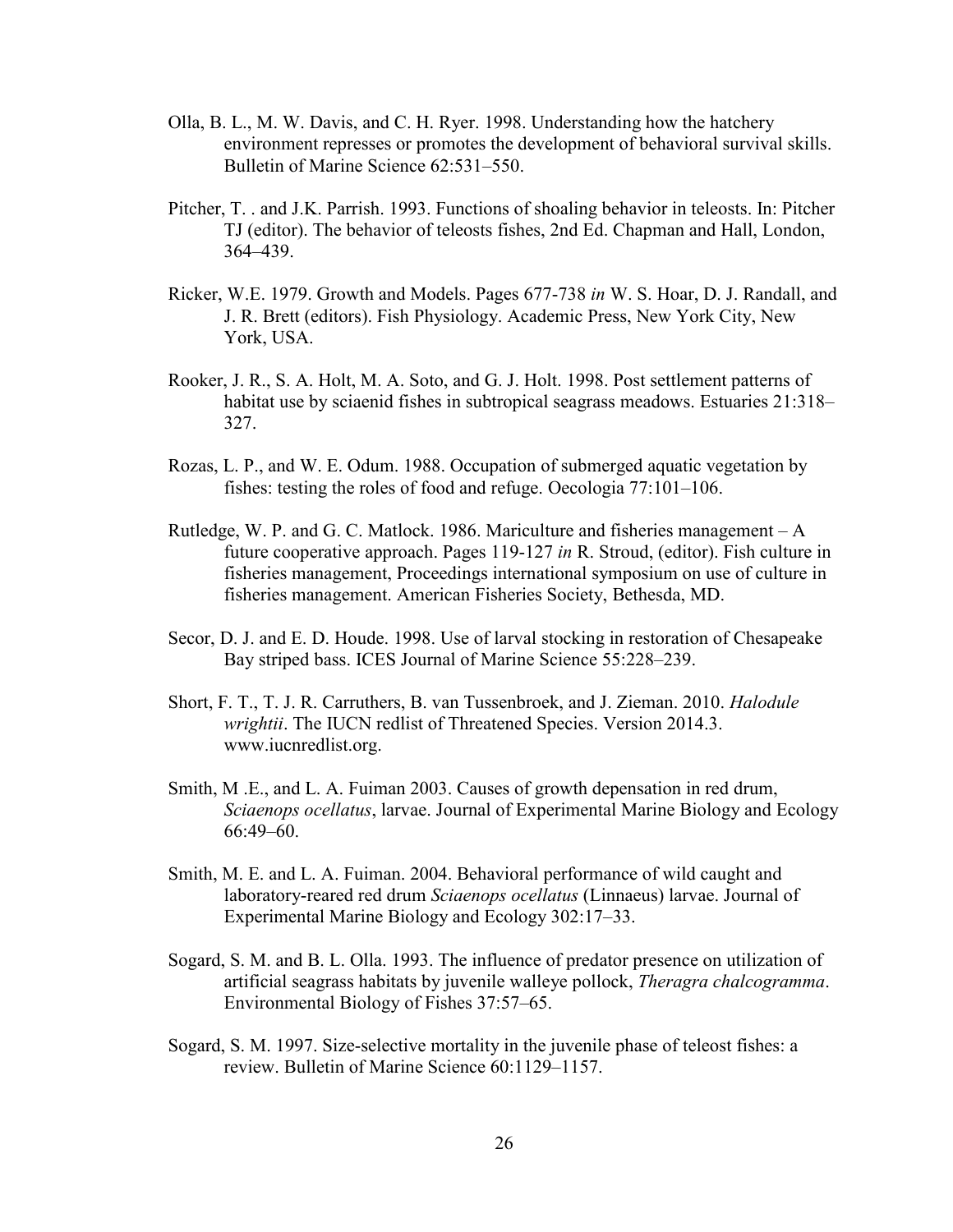- Southwick Associates. 2013. The 2011 economic benefits of sport fishing in Texas. Report prepared for Texas Parks and Wildlife Department; PO Box 6434, Fernandina Beach FL, 18p.
- Stunz, G. W and T. J. Minello. 2001. Habitat-related predation on juvenile wild-caught and hatchery-reared red drum *Sciaenops ocellatus* (Linnaeus). Journal of Experimental Marine Biology and Ecology 260.1:13-25.
- Thayer, G. W., W. J. Kenworthy, and M. S. Fonseca. 1984. The ecology of eelgrass eadows of the Atlantic coast: a community profile. U.S. Fish and Wildlife Service, Biological Services Program.
- Wakeman, J. M., and P. R. Ramsey. 1985. A survey of population characteristics for red drum and spotted sea trout in Louisiana. Gulf Research Reports 8(1):1-8.
- Wilson, C. A. and D. L. Nieland. 1994. Reproductive biology of red drum, *Sciaenops ocellatus*, from the neritic waters of the northern Gulf of Mexico. Fisheries Bulletin 92:841-850.
- Vega. R. R., W. H. Neill, J. R. Gold, M. S. Ray. 2011. Enhancement of Texas sciaenids (red drum and spotted seatrout). Pages 85-92 *in* R. Stickney, R. Iwamoto, and M. Rust, (editors). interactions of fisheries and fishing communities related to aquaculture. Proc. 38th U.S.-Japan aquaculture panel symposium. Corpus Christi, TX. U.S. Dept. Commerce, NOAA Technical Memorandum NMFS-F/SPO-113.
- Zieman, J. C., and R. T. Zieman. 1989. The ecology of the seagrass meadows of the west coast of Florida: a community profile. U.S. Fish and Wildlife Service, Biological Report. 85 (7.25).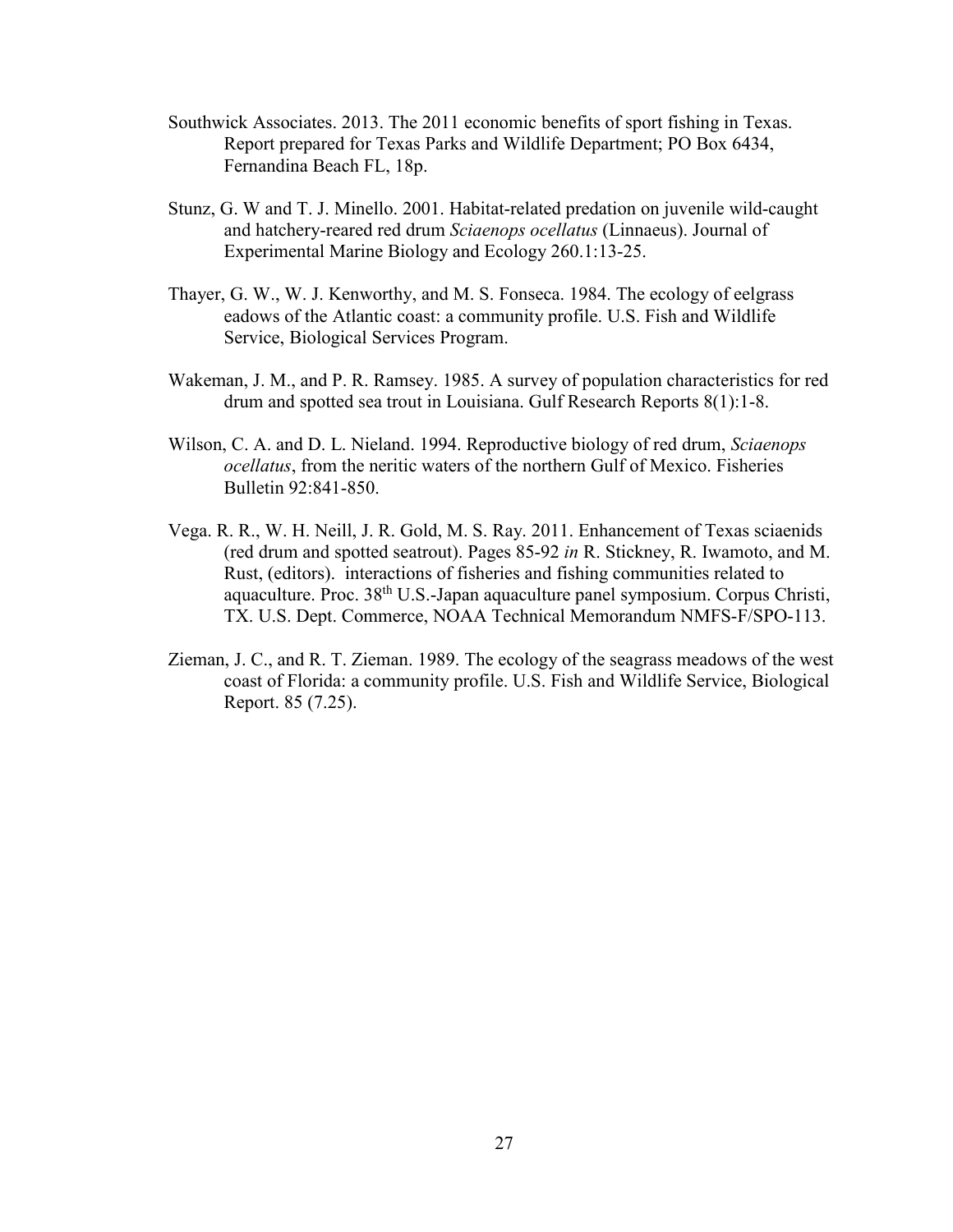## **APPENDIX**

|                 | aj | Pillai |       |              |
|-----------------|----|--------|-------|--------------|
| Trial           |    | 1.19   | 34.46 | ${}< 0.0001$ |
| Treatment       |    | 0.05   | 0.61  | 0.77         |
| (block)         |    |        |       |              |
| Trial:Treatment |    | 0.10   | 0.62  | 0.87         |
| Residual err    | 96 |        |       |              |

APPENDIX 1.1. *Multivariate analysis of variance (MANOVA) table of all pond parameters between trials and treatments.*

APPENDIX 1.2. *Multivariate analysis of variance (MANOVA) table of total zooplankton density between trials and treatments.*

|                 | dj | Pillai |      |              |
|-----------------|----|--------|------|--------------|
| Trial           |    | 0.19   | 4.48 | ${}< 0.0003$ |
| Treatment       |    | 0.02   | 0.34 | 0.91         |
| (block)         |    |        |      |              |
| Trial:Treatment |    | 0.02   | 0.22 | 0.99         |
| Residuals       | 23 |        |      |              |

APPENDIX 1.3. *Analysis of variance table of red drum lengths, weights, and condition factor for day 36 post hatched in Trial 1.* 

| Source    | df | SS      | F     | P          |
|-----------|----|---------|-------|------------|
| Length:   |    |         |       |            |
| Treatment | 2  | 2088.02 | 50.13 | $3.29e-15$ |
| Residuals | 87 | 1811.77 |       |            |
| Weight:   |    |         |       |            |
| Treatment | 2  | 1.37    | 34.61 | 8.74e-12   |
| Residuals | 87 | 1.73    |       |            |
| Condition |    |         |       |            |
| factor:   |    |         |       |            |
| Treatment | 2  | 1.50    | 0.32  | 0.32       |
| Residuals | 87 | 56.70   |       |            |